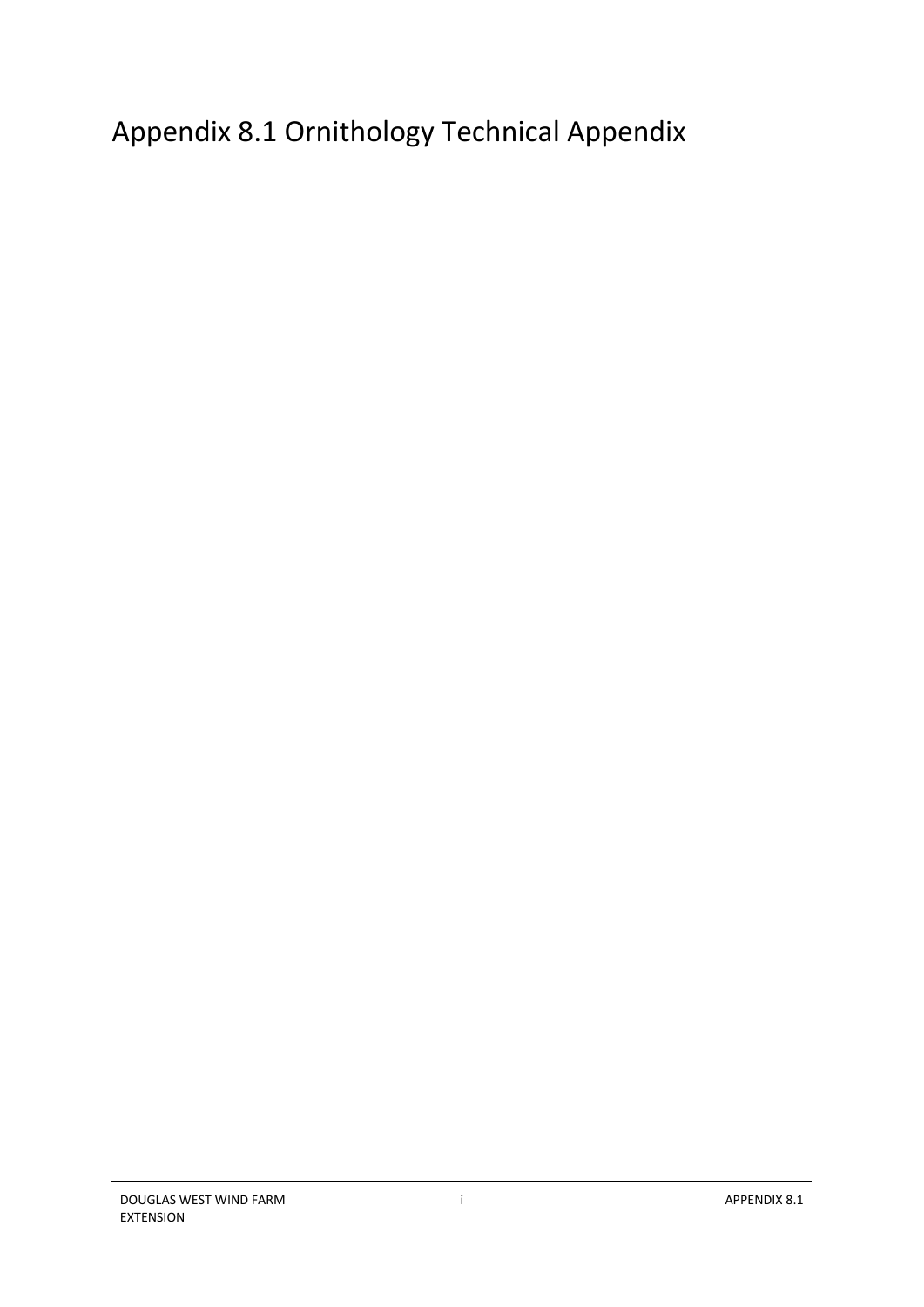This page is intentionally blank.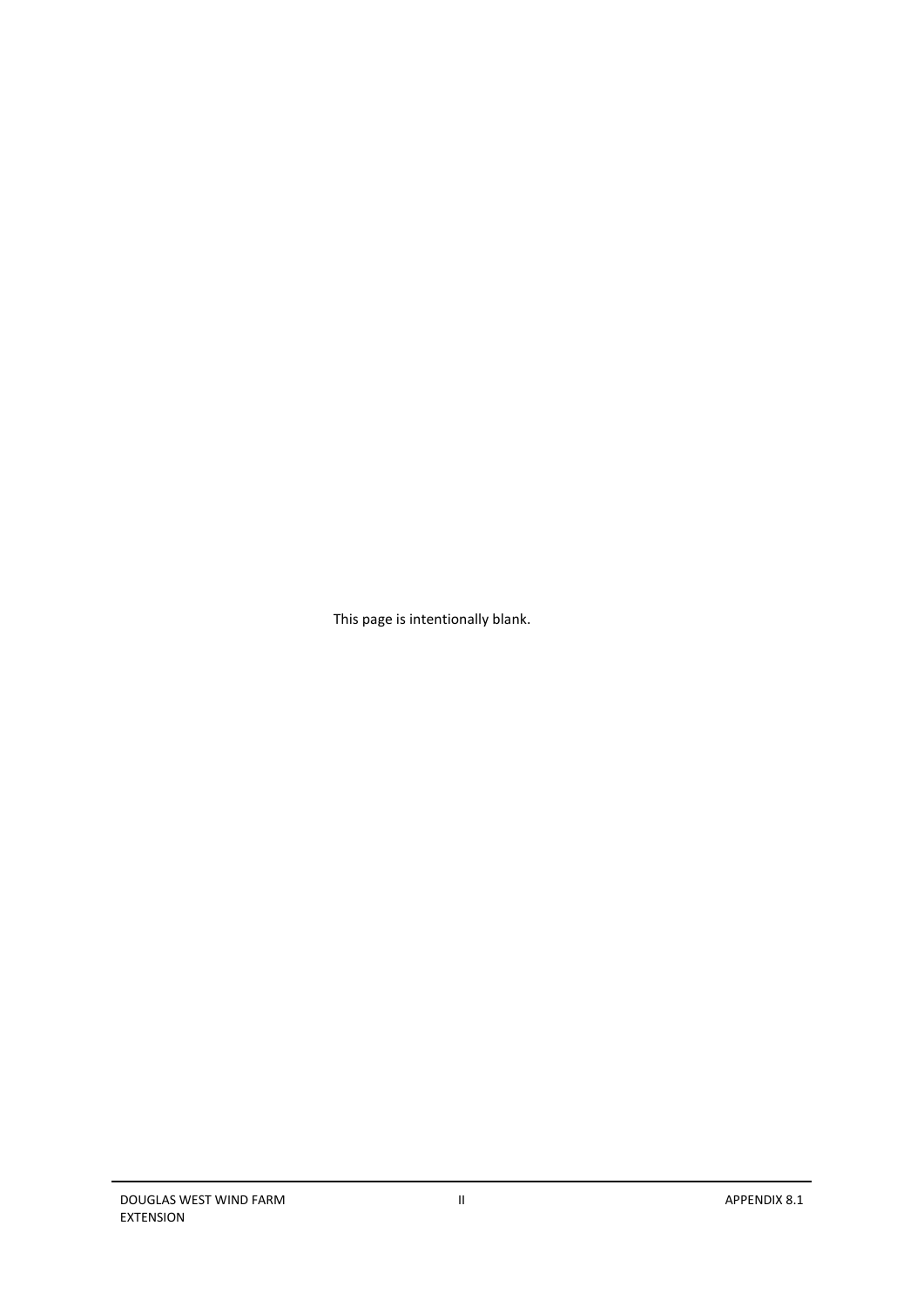# **DOUGLAS WEST EXTENSION WIND FARM**

**ORNITHOLOGY** Appendix 8.1

| Prepared: | Rafe Dewar                                 |
|-----------|--------------------------------------------|
| Reviewed: | Sarah Sanders                              |
| Date:     | 05 March 2019                              |
| Tel:      | 0141 342 5404                              |
| Web:      | www.macarthurgreen.com                     |
| Address:  | 95 South Woodside Road   Glasgow   G20 6NT |

# **Document Quality Record**

| <b>Version</b> | <b>Status</b> | <b>Person Responsible</b> | <b>Date</b> |
|----------------|---------------|---------------------------|-------------|
| 0.1            | Draft         | Rafe Dewar                | 24/10/2018  |
| 1.0            | Reviewed      | Sarah Sanders             | 14/02/2019  |
| 2.0            | Updated       | Rafe Dewar                | 05/03/2019  |

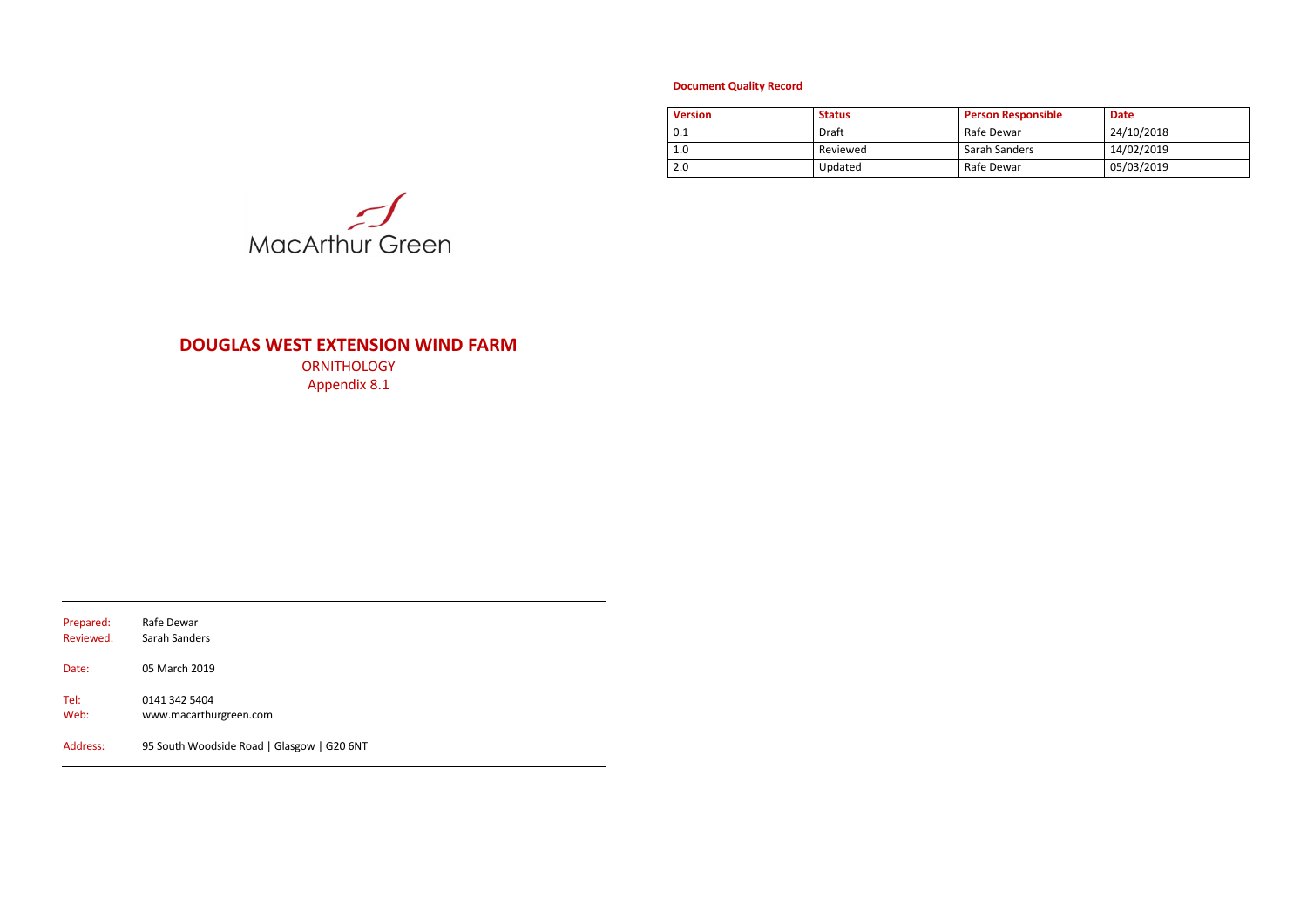Douglas West Extension Ltd. Douglas West Wind Farm Extension: Ornithology Technical Appendix 8.1

### **CONTENTS**

#### **ANNEX A: ORNITHOLOGICAL LEGAL PROTECTION**

- **ANNEX B: ORNITHOLOGICAL SURVEY METHODOLOGIES**
- **ANNEX C: ORNITHOLOGICAL SURVEY EFFORT AND GENERAL INFORMATION**
- **ANNEX D: ORNITHOLOGICAL SURVEY RESULTS**
- **ANNEX E: REVIEW OF THE EFFECTES OF ARTIFICAL LIGHT ON BIRDS IN RELATION TO DEPLOYMENT OF OBSTRUCTION LIGHTING ON WIND TURBINES**
- **ANNEX F: SUPPLEMENTARY DESK STUDY INFORMATION**

#### **FIGURES**

**Figure 8.2** Wind Farm Projects within 2 km

<span id="page-3-0"></span>**Figure 8.3** Site Boundaries and Study Areas

**Figure 8.4** Flight Activity Surveys Vantage Point and Viewshed 2018

**Figure 8.5** Flight Activity Results: 2018 Breeding Season

**Figure 8.6** Wader Activity: 2018

**Figure 8.7** Raptor Activity: 2018

**Figure 8.8** Black Grouse Historic Records

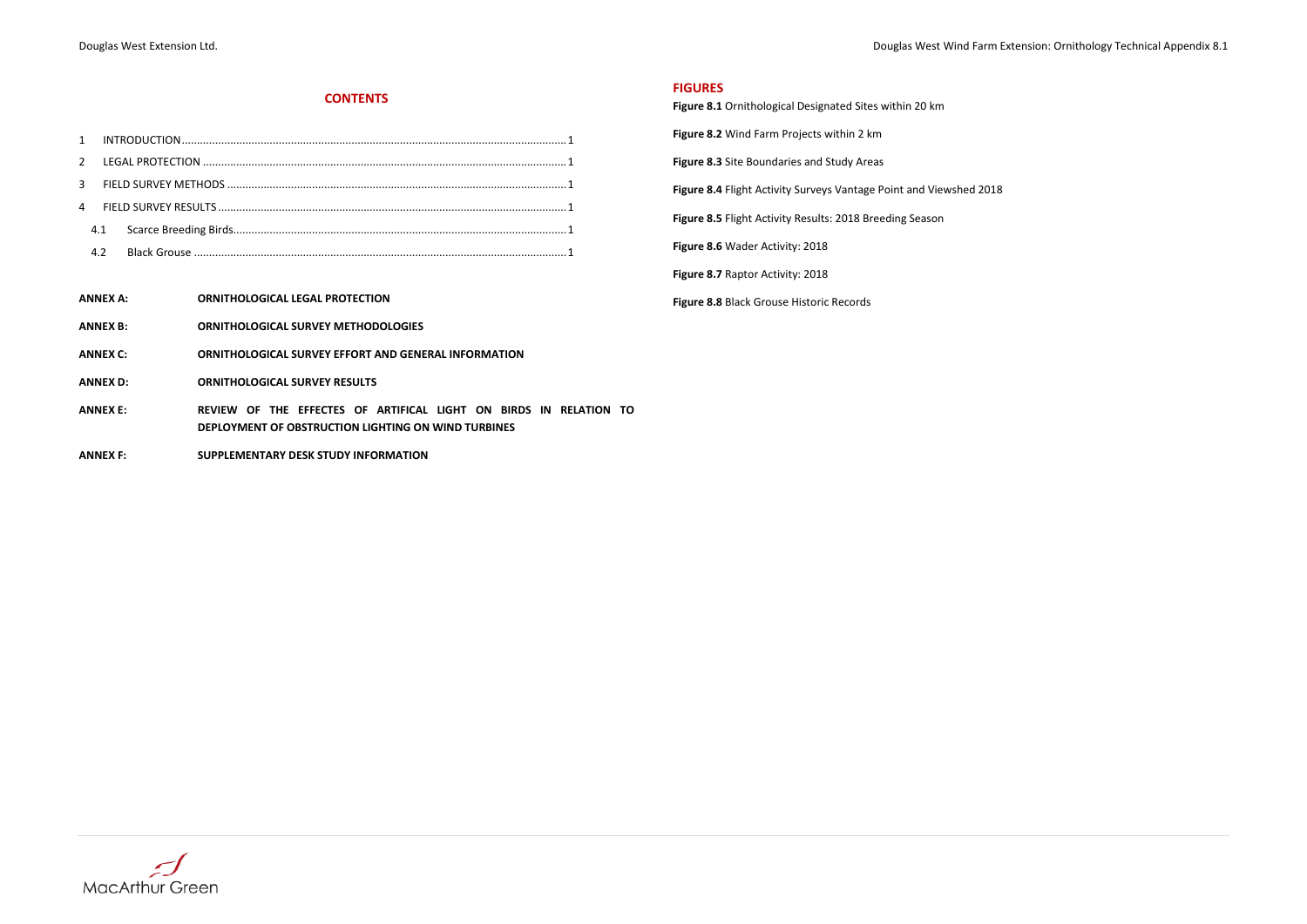Douglas West Extension Ltd. Douglas West Wind Farm Extension: Ornithology Technical Appendix 8.1

# <span id="page-4-0"></span>**1 INTRODUCTION**

MacArthur Green was commissioned by Douglas West Extension Ltd to complete ornithological surveys at the proposed Douglas West Extension Wind Farm site, near Douglas in South Lanarkshire (hereafter referred to as the 'Proposed Development' and the 'site'). The surveys were conducted between March and August 2018 to inform an assessment of the potential ornithological effects of the Proposed Development on the species assemblage present.

This technical report summarises the methods employed and the results of the field surveys and is supported by the following Annexes:

- Annex A: Ornithological Legal Protection;
- Annex B: Ornithological Survey Methodology;
- Annex C: Ornithological Survey Effort and General Information;
- Annex D: Ornithological Survey Results;
- Annex E: Review of the Effects of Artificial Light on Birds in Relation to Deployment of Obstruction Lighting on Wind Turbines; and
- Annex F: Supplementary Desk Study Information.

A range of surveys were employed to accurately record baseline conditions within the site and appropriate survey buffers (detailed in Annex B). In this Technical Appendix, associated Annexes (A – F) and Chapter 8 (Ornithology) of the Environmental Impact Assessment (EIA) Report, terms referred to are as follows:

- the site refers to the area within the red line boundary (**[Figure 8.3](#page-3-0)**);
- 'survey area' is defined as the area covered by each survey type at the time of survey (refer to Annex B for details of various survey buffers); and
- 'study area' is defined as the area of consideration of effects on each species at the time of assessment (**[Figure 8.3](#page-3-0)**).

# <span id="page-4-1"></span>**2 LEGAL PROTECTION**

With limited exceptions, all wild birds and their eggs are protected by law. Specific levels of protection are determined by a species' inclusion on certain lists. Annex A to this report details the various levels of legal protection afforded to UK bird species.

# <span id="page-4-2"></span>**3 FIELD SURVEY METHODS**

The following surveys were undertaken at the site between March and August 2018:

- Scarce breeding bird surveys (one breeding season), within a minimum 2 km survey buffer; and
- Black grouse surveys (one breeding season), within a minimum 1.5 km survey buffer.

In addition, the following surveys were undertaken during the same period directly to the south of the site, for the proposed Hagshaw Hill Wind Farm Repowering project:

- <span id="page-4-6"></span>• Flight activity surveys (one breeding season), from one vantage point around 2.5 km south of the site (Figure 8.4), following SNH (20[1](#page-4-6)7<sup>1</sup>) guidance;
- Breeding bird surveys (one breeding season), within a 500 m survey buffer of Repowered Hagshaw Hill Wind Farm site (see results in **Figure 8.6**) following SNH (2017) guidance;

These survey results have been considered here, and summarised within Chapter 8: Ornithology to provide further contextual information to inform the impact assessment, but are not reproduced in detail here.

Survey methods followed the recommended SNH (2017) guidelines and methods are described in detail within Annex B. Where possible, each survey was carried out beyond the site within a buffer distance specific to that method (e.g. 2 km buffer for the scarce breeding bird surveys) and these are detailed within Annex B.

The relative importance of the data collected was determined by the specific level of protection assigned to those species recorded, coupled with their perceived susceptibility to potential impacts resulting from the Proposed Development. The resulting 'target species' and 'secondary species' lists are a standard assessment tool for wind farm ornithological studies (see Annex B).

# <span id="page-4-3"></span>**4 FIELD SURVEY RESULTS**

All surveys were undertaken during suitable weather conditions (as described within Annex B – Survey Methodologies). Surveys for raptor species on Schedule 1 of the Wildlife & Countryside Act 1981 were carried out by appropriately licensed surveyors. All survey data were reviewed, inputted, and analysed by MacArthur Green.

Survey effort and results of the field surveys are detailed within Annexes C & D and survey results are also illustrated within **Figure 8.5** to **Figure 8.8**. The following sections summarise the results from each survey undertaken.

# <span id="page-4-4"></span>**4.1 Scarce Breeding Birds**

Scarce breeding bird surveys were conducted during the 2018 (March to August) breeding season.

Peregrine was recorded in flight on two occasions during surveys for the Repowered Hagshaw Hill project (**Figure 8.5**), one of which comprising a possible pair, but no breeding attempts were located within the survey area. A single osprey flight was recorded to the south of the site during a flight activity survey for the Hagshaw Hill Wind Farm Repowering project.

Buzzard, kestrel, sparrowhawk and tawny owl (secondary raptor species) were also recorded across the survey area and are likely to have bred within the wider area.

Full details of the scarce breeding bird surveys are provided within Annexes C and D, and survey methodology is provided within Annex B.

# <span id="page-4-5"></span>**4.2 Black Grouse**

Surveys to identify areas of black grouse activity, locate lek locations and establish lek size were conducted in the 2018 breeding season during April and May. No black grouse leks or black grouse themselves were recorded



<sup>&</sup>lt;sup>1</sup> Scottish Natural Heritage (2017) Recommended Bird Survey Methods to inform impact assessment of Onshore Windfarms.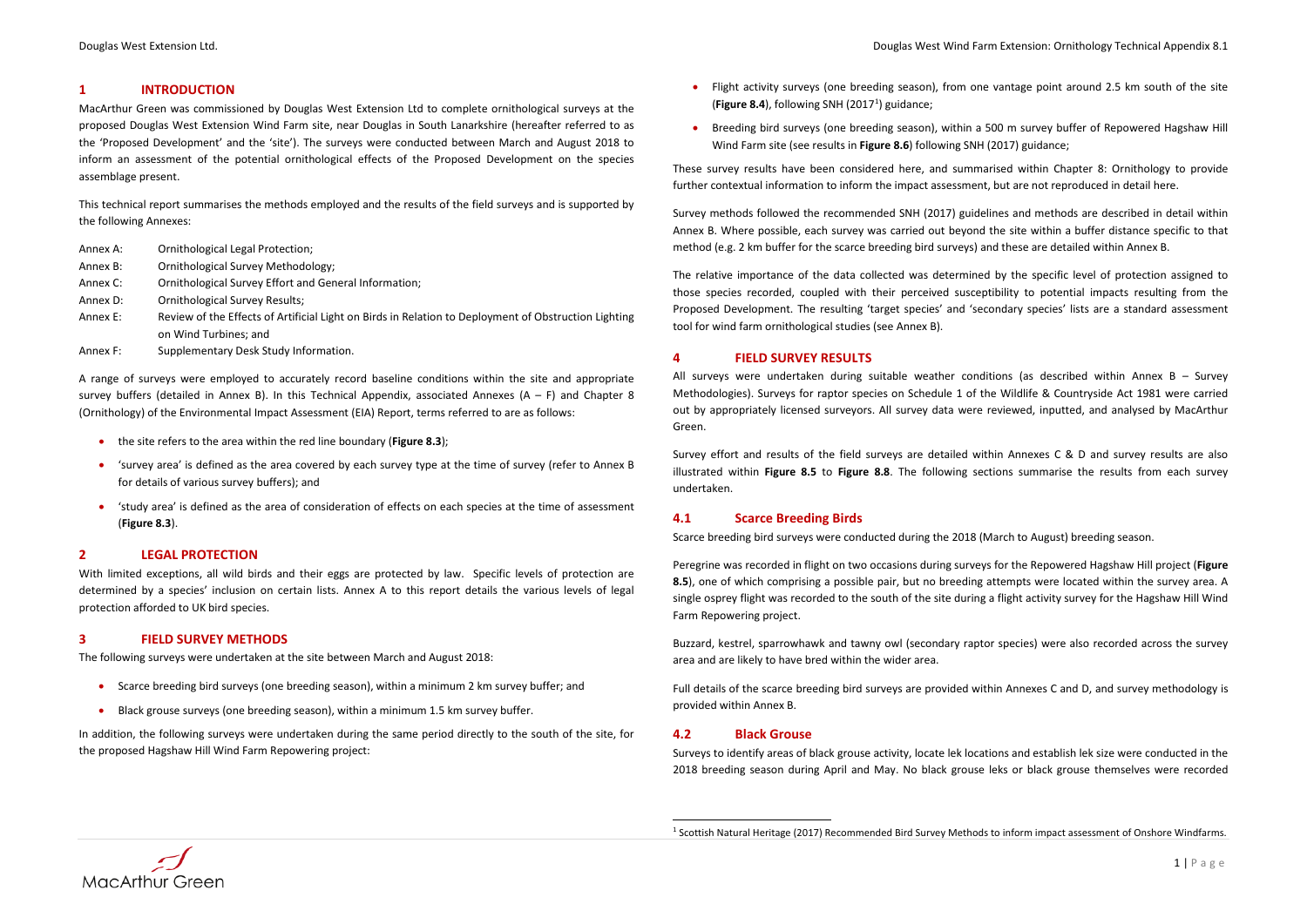Douglas West Extension Ltd. Douglas West Wind Farm Extension: Ornithology Technical Appendix 8.1

during targeted surveys (nor during any other surveys during the 2018 breeding season). Full details of the black grouse surveys are provided within Annex C and survey methodology is provided within Annex B.

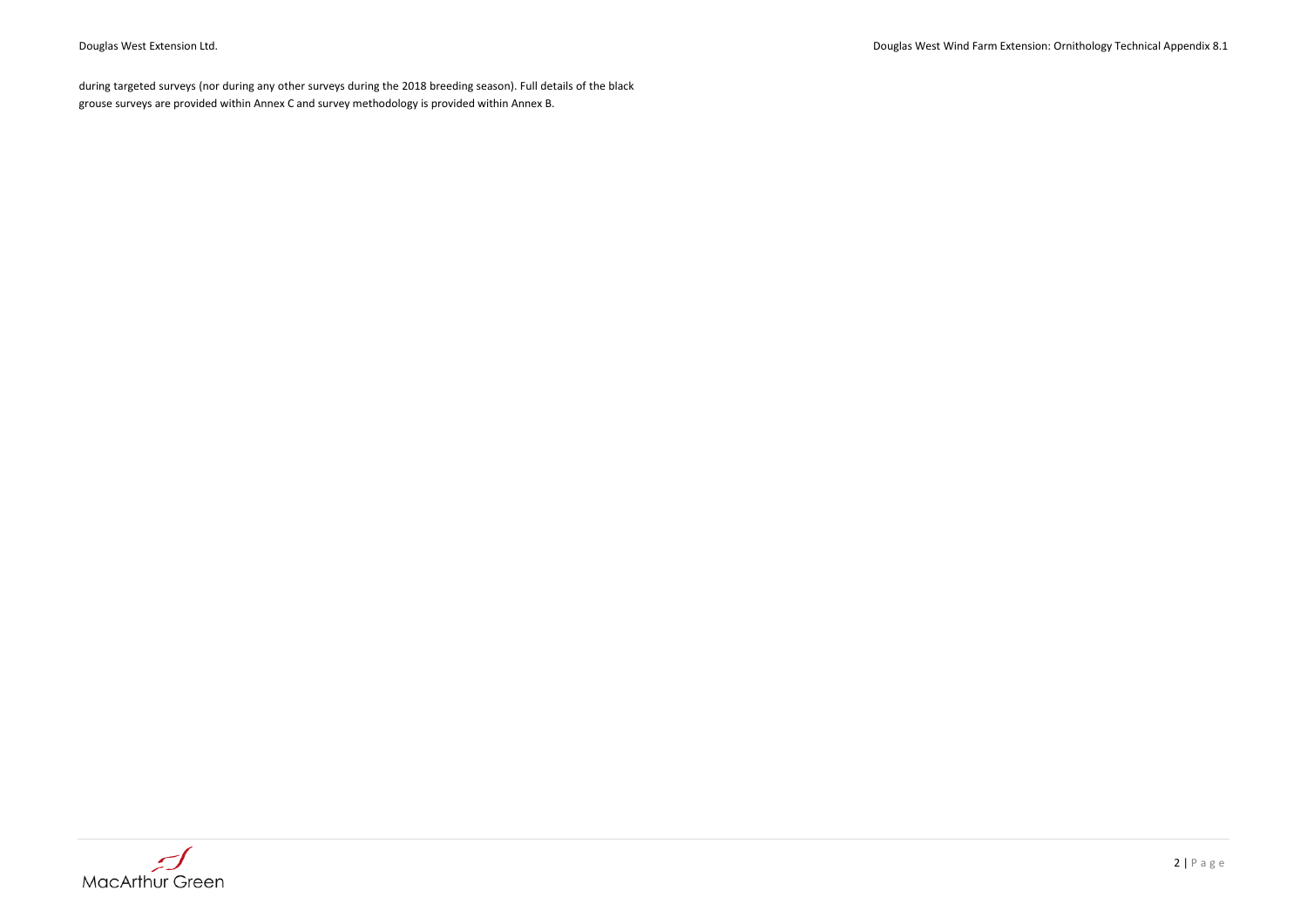Douglas West Extension Ltd. Douglas West Extension Wind Farm: Ornithology Technical Appendix 8.1 Annex A

In Scotland, all wild birds are protected under the Wildlife and Countryside Act 1981 (the 'Act'), as amended by the Nature Conservation (Scotland) Act 2004. This protection also extends to their eggs and nests, with it being an offence to intentionally or recklessly<sup>[1](#page-6-0)</sup>:

- Kill, injure or take any wild bird<sup>[2](#page-6-1)</sup>;
- Take, damage, destroy or otherwise interfere with the nest of any wild bird while it is being built or is in use $^3;$  $^3;$  $^3;$
- At any other time take, damage, destroy or otherwise interfere with any nest habitually used by any wild bird included in Schedule A1 (Protected Nests and Nest Sites for Birds: white-tailed eagle and golden eagle)<sup>[4](#page-6-3)</sup>;
- Obstruct or prevent any wild bird from using its nest<sup>[5](#page-6-4)</sup>; or
- Take or destroy an egg of any wild bird<sup>[6](#page-6-5)</sup>.

# **ANNEX A ORNITHOLOGICAL LEGAL PROTECTION**

It is also an offence to have in possession or control any live or dead wild bird or any part thereof; or any egg or part of an egg of any wild bird<sup>[7](#page-6-6)</sup>.

Further special protection under this legislation is afforded to those species listed in Schedule 1 of the Act. For these species, it is an offence to:

- <sup>8</sup> Wildlife and Countryside Act 1981, Section 1(5)
- <sup>9</sup> Wildlife and Countryside Act 1981, Section 1(5A)

<span id="page-6-9"></span><span id="page-6-8"></span><span id="page-6-7"></span><span id="page-6-6"></span><span id="page-6-5"></span><span id="page-6-4"></span><span id="page-6-3"></span><span id="page-6-2"></span><span id="page-6-1"></span><span id="page-6-0"></span>• Intentionally or recklessly take, damage, destroy or otherwise interfere with any nest and/or nest site habitually used by any bird on Schedule A1 at any time. At this time, Schedule 1A includes golden eagle and white-tailed eagle $^{11}$  $^{11}$  $^{11}$ .

- Intentionally or recklessly disturb any wild bird listed in Schedule 1 while it is nest building, or is in, on or near a nest containing eggs or young, or disturb the dependent young of such a bird<sup>[8](#page-6-7)</sup>;
- Intentionally or recklessly disturb any wild birds included in Schedule 1 which leks, while it is doing so<sup>[9](#page-6-8)</sup> (capercaillie is the only bird this offence applies to in Scotland);
- Intentionally or recklessly harass any wild bird included in Schedule 1A<sup>10</sup>. Section 1, subsection 5B states, '*Subject to the provisions of this Part, any person who intentionally or recklessly harasses any wild bird included in Schedule 1A shall be guilty of an offence*'. At this time, Schedule 1A includes golden eagle, hen harrier, red kite and white-tailed eagle. This updated legislation was introduced on 16 March 2013; or

 $1$  Exceptions to these offences exist under various circumstances (e.g. controlling pest species; taking birds during specific season; and killing sick or injured birds etc.).

<sup>10</sup> Wildlife and Countryside Act 1981, Section 1(5B)



It is also an offence to knowingly cause or permit to be done an act which is made unlawful by any of the above provisions.

Further protection is described under the EU Birds Directive which requires member states to maintain wild bird species in favourable conservation status<sup>[12](#page-6-8)</sup> and promote the conservation of bird species listed within Annex 1 of the Birds Directive through the protection of their habitat. This is achieved via the designation of Special Protection Areas (SPAs).

Red List bird species are those deemed to be globally threatened and to be suffering population declines within the UK. Although not legally enforceable, the conservation of Red List bird species represents a material consideration, in planning terms.

<sup>&</sup>lt;sup>11</sup> This reflects the changes introduced by the Wildlife and Countryside Act 1981 (as amended by: Variation of Schedules A1 and 1A (Scotland) Order 2013

<sup>&</sup>lt;sup>12</sup> While the term 'favourable conservation status' is not used in the Birds Directive. EU court cases over recent years have progressively interpreted the concept as meaningful in a Birds Directive context (SNH, 2006).

<sup>2</sup> Wildlife and Countryside Act 1981, Section 1(1)(a)

<sup>&</sup>lt;sup>3</sup> Wildlife and Countryside Act 1981, Section 1(1)(b)

<sup>4</sup> Wildlife and Countryside Act 1981, Section 1(1)(ba)

<sup>5</sup> Wildlife and Countryside Act 1981, Section 1(1)(bb)

 $6$  Wildlife and Countryside Act 1981, Section 1(1)(c)

<sup>7</sup> Wildlife and Countryside Act 1981, Section 1(2)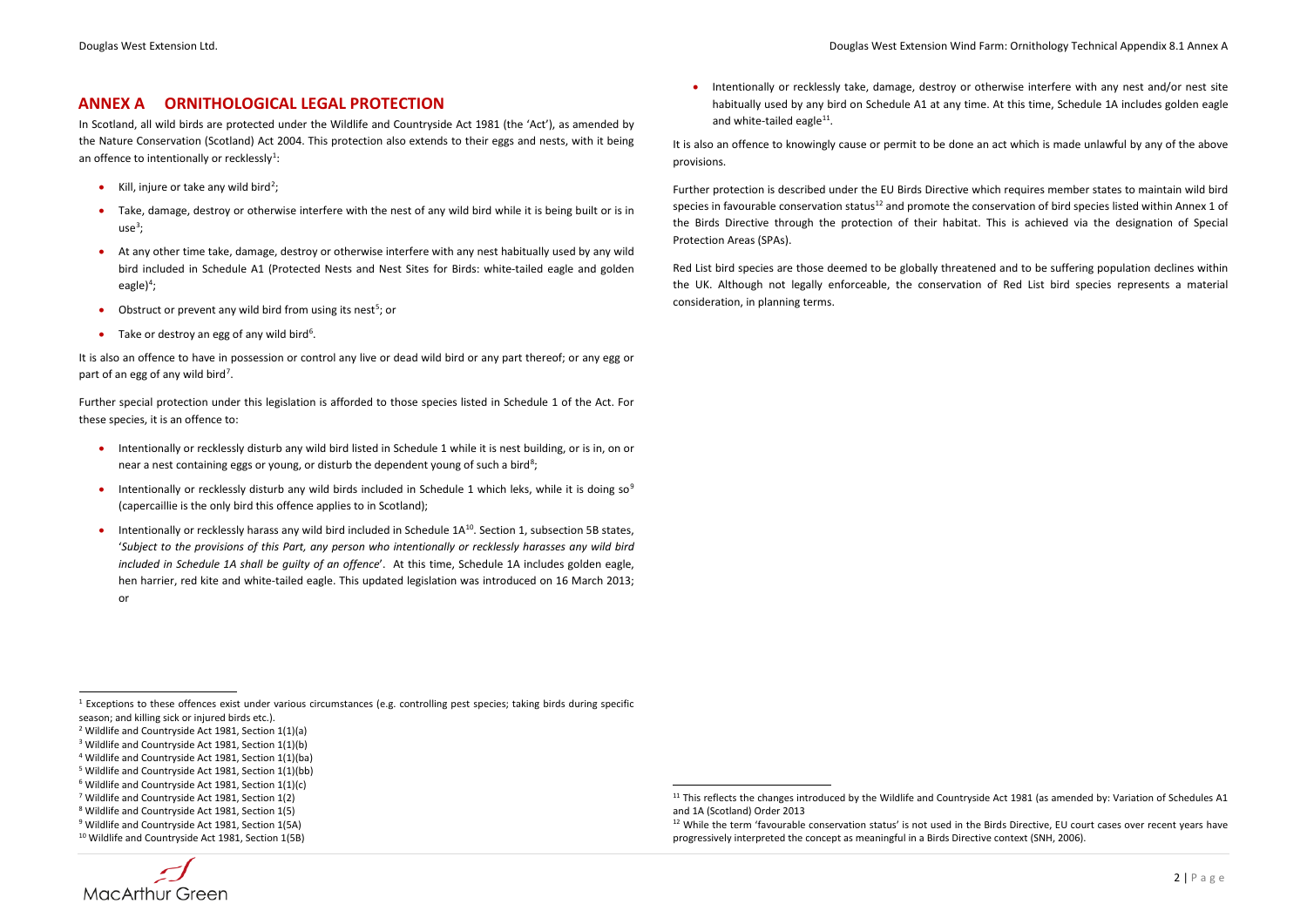Douglas West Extension Ltd. Douglas West Extension Wind Farm: Ornithology Technical Appendix 8.1 Annex B

In addition to the desk-based study undertaken for the proposed Douglas West Extension Wind Farm (hereafter referred to as 'the Proposed Development'), ornithological surveys were undertaken in 2018. The methodologies used across all surveys are summarised in the sections below; more detailed descriptions are provided in the Scott[i](#page-8-0)sh Natural Heritage (SNH) guidance (2017<sup>i</sup>) on which these surveys are based.

# **ANNEX B ORNITHOLOGICAL SURVEY METHODOLOGY**

# <span id="page-7-0"></span>**Study Area**

Surveys were undertaken by experienced and licensed<sup>[1](#page-7-3)</sup> field ornithologists. Extreme care was taken to avoid unnecessary disturbance to breeding birds.

Scarce breeding bird and black grouse surveys were undertaken during the 2018 breeding season. Survey areas were buffered from the proposed turbine layout (**Figure 8.3**) provided by the client.

# **Scarce Breeding Bird Survey**

Guidance from SNH (SNH, 2017<sup>i</sup> P11-14), 'Bird Monitoring Methods' (Gilbert *et al.* 1998<sup>ii</sup>) and 'Raptors: a field guide to survey and monitoring' (Hardey *et al.* 2013<sup>iii</sup>) were all consulted to inform survey methodology and are referenced where appropriate in the species methodologies below.

- <span id="page-7-2"></span>The surveys followed methodology outlined in Gilbert *et al.* (1998<sup>ii</sup>), as mentioned in SNH Guidance (SNH, 2017<sup>i</sup> P12-13);
- Surveys were undertaken within 1 km of the site; and
- Surveyors checked for signs of occupation (moulted feathers, pellets) in all suitable buildings within this 1 km buffer.

The aim of the scarce breeding bird surveys was to determine the distribution of occupied nests/territories for target raptor, owl and diver species within 2 km of the site and record breeding success. Secondary species such as buzzard, sparrowhawk and kestrel were also noted but location of their nests was not the key focus of the surveys. Survey areas are detailed in **Figure 8.3**.

Methodology outlined in Hardey *et al.* (2013<sup>iii</sup>) was used as guidance for the surveying of areas for potential goshawk breeding. Extreme care was taken not to disturb potential nests especially around the time of year when females were likely to be laying or incubating.

### Barn Owl

# Goshawk

- Areas of suitable woodland were observed for the presence of nests. Searches for goshawk nests were focused on mature forestry blocks, although their presence was not ruled out of other wooded areas;
- Searches carried out between March and April focussed on observing territorial and nest building behaviours;
- Where nests were known to be present, scans were carried out between mid-March and May to confirm breeding. Scans were kept brief – carried out for between 5-10 minutes and from a distance; and

<sup>&</sup>lt;sup>1</sup> All surveyors hold SNH Schedule 1 Licences.



Methodology outlined in Hardey *et al.* (2013<sup>iii</sup>) was used as guidance for the surveying of areas for potential merlin breeding.

<span id="page-7-4"></span><span id="page-7-3"></span>• When breeding was confirmed, searches for further nests were deferred until such a time as the young had hatched. Searches were then undertaken between late May and late June for evidence of provisioning young and then between late July and early August to watch for fledgling activity, this included listening for the begging calls of newly fledged young.

# Hen Harrier

Methodology outlined in Hardey *et al.* (2013<sup>iii</sup>) was used as guidance for the surveying of areas for potential hen harrier breeding. Extreme care was taken not to disturb potential nests especially around the time of year when females were likely to be laying or in cold/wet weather when females were likely to be incubating or brooding. Areas of suitable habitat<sup>[2](#page-7-4)</sup> were visited during four time periods across the breeding season to:

- Check for territory occupancy (between March and mid-April) this consisted of watching over suitable habitat from a good vantage point for displaying males (and females) and checking all areas of suitable habitat to within 250 m (watching out for signs of kills);
- Locate incubating females (between mid-April and late May) by listening for female begging calls and watching for food passes between the male and female – surveyors watched for at least four hours as Hardey *et al.* (2013<sup>iii</sup>) notes that when the female is incubating it can be up to six hours between feeding visits from the male, but on average it is less than every four hours. Surveys were undertaken between 06:00 to 12:00 or 16:00 to 20:00;
- <span id="page-7-1"></span>• Check for young or breeding evidence (between late May and late June) again by listening for female begging calls and watching for food passes between male and female when the female is brooding and watching for the male and female provisioning the nest with food once brooding has ended– surveyors watched for at least two hours as Hardey *et al.* (2013<sup>iii</sup>) notes that an adult bird will visit the nest every 1-2 hours. Surveyors also watched for display behaviour which could indicate a failed breeding attempt; and
- Check for fledged young (between late June and late August).

# Merlin

- Areas of suitable nesting habitat (including forest edge where trees are >5 m high) were closely observed between 20<sup>th</sup> March and 30<sup>th</sup> April:
- Boulders, fence lines, isolated posts, stone dykes, grouse butts, hummocks, stream banks, crags, trees and recently burnt areas of heather were checked for signs of occupation (e.g. plucked prey, moulted feathers, pellets and faeces);
- If merlin were observed, or signs found, areas were visited at least twice to verify occupation of the site; and
- Potential nest areas were watched for 4-6 hours if necessary.

 $2$  Unsuitable habitat areas include: land above 600m; improved pasture and arable land; extensive areas of degraded land with no heather cover and low vegetation; the vicinity of cliffs, rocky outcrops, boulder fields and scree; areas within 100m of hill farms and occupied dwellings.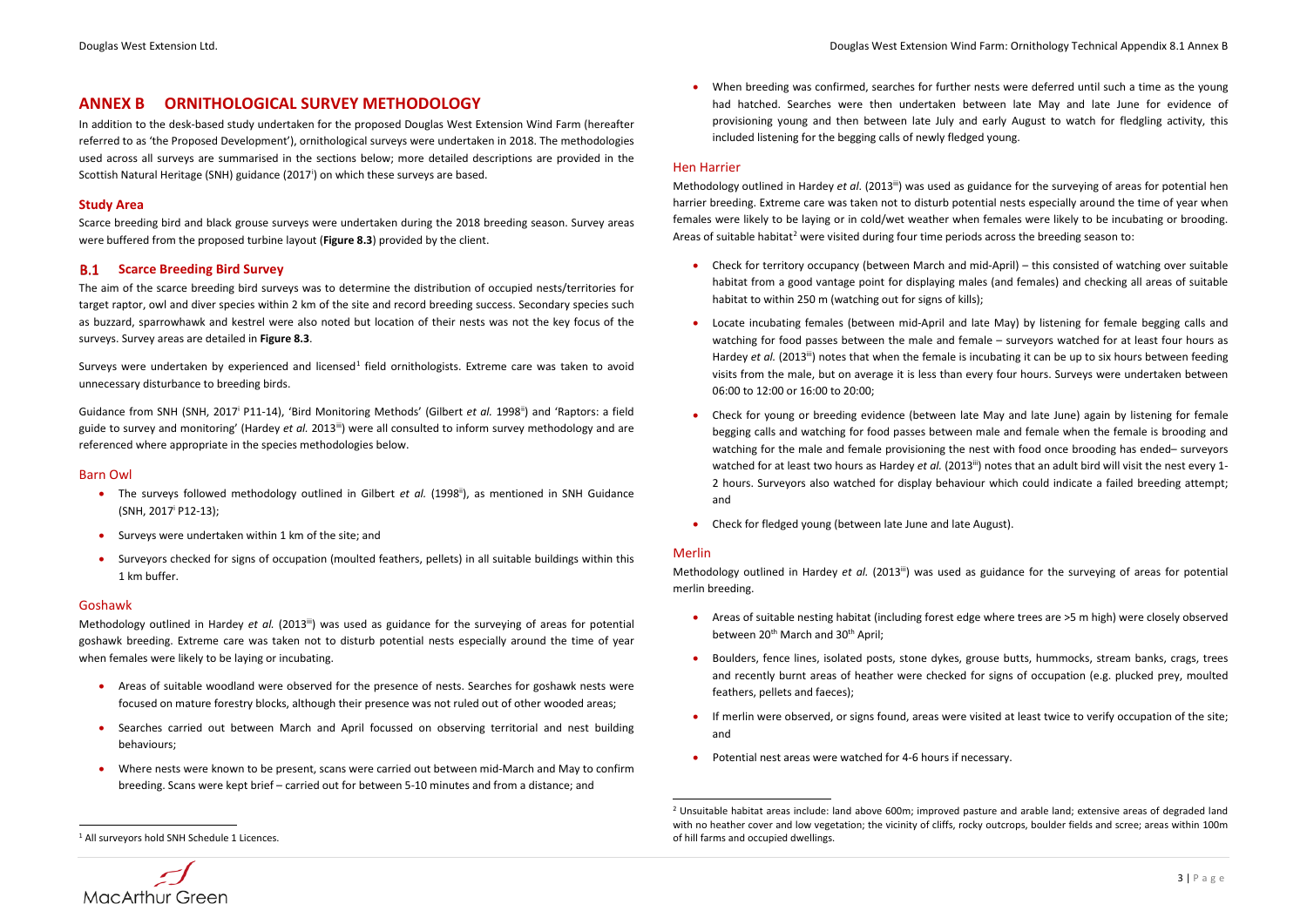#### Peregrine

- <span id="page-8-3"></span><span id="page-8-2"></span><span id="page-8-1"></span><span id="page-8-0"></span>• Potential nest sites were visited and checked for evidence of occupation between March and April;
- Sites checked included crags and steep banks identified from OS maps and searches of the study area;
- Surveyors checked for signs of occupation (e.g. faecal splash, fresh plucked prey);
- If occupied sites were found they were re-visited to verify incubation; and
- Searches were made for eyries. Where this was not possible sites were watched from a suitable vantage point for 3-4 hours or until a nest was located.

#### $B.2$ **Black Grouse Survey**

The survey methodology used is detailed in SNH Guidance (SNH, 2007<sup>iv</sup>; SNH, 2017<sup>i</sup> P12) and a summary is provided below. Survey areas are detailed in **Figure 8.3**. Surveys were conducted in April and May in 2018.

### Short-Eared Owl

- At least two visits between early April and the end of May were carried out;
- Suitable habitat was visited and checked for evidence of hunting males, territorial activity and other signs of presence; and
- If breeding was confirmed, a further visit was be made in June to watch birds, locate nest-sites and confirm breeding behaviour wherever possible.

- Breeding black grouse were surveyed within 1.5 km of the site by counting total numbers of males and females at leks, most lekking activity taking place at or soon after dawn in spring.
- Known lek sites and other areas of suitable habitat which can host leks were identified and visited during April within 2 hours of dawn on calm dry days with good visibility;
- Visits involved listening and scanning for lekking black grouse from strategic locations (avoiding disturbance of leks) and during walks between these locations ensuring that all potential habitat was covered;
- The maximum count of males in the 2 hours around dawn gives the standard count estimate but the maximum number of females seen was also presented; and
- Leks that were at least 200 m apart within the same year were treated as separate leks.



i Scottish Natural Heritage (2017) Recommended bird survey methods to inform impact assessment of onshore windfarms. <sup>ii</sup> Gilbert, G., Gibbons, D. W. and Evans, J. (1998) Bird Monitoring Methods. RSPB, Sandy.

iii Hardey, J., Crick, H., Wernham, C., Riley, H., Etheridge, B. and Thompson, D. (November 2013) Raptors: a field guide for surveys and monitoring (3<sup>rd</sup> edition). The Stationery Office, Edinburgh.

iv Scottish Natural Heritage (2007) Black grouse survey methodology.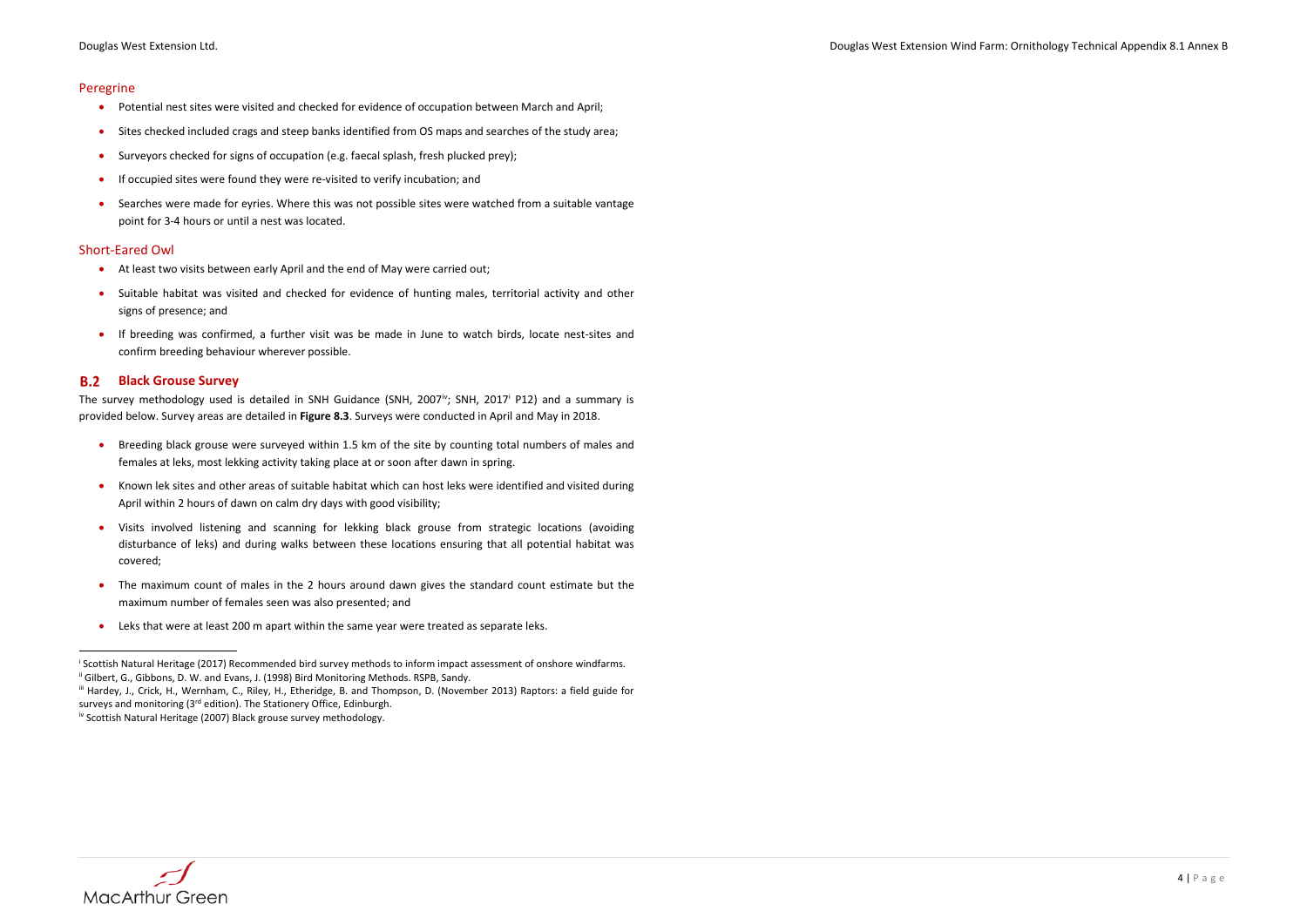# **ANNEX C ORNITHOLOGICAL SURVEY EFFORT & GENERAL INFORMATION**

[Table C-1](#page-9-0) shows the system used for recording weather conditions on all the surveys detailed in sections C.1 and C.2 below.

<span id="page-9-0"></span>**Table C-1 Key to meteorological conditions recorded during all surveys**

| <b>Wind speed</b>    |    | <b>Rain</b>          |                | <b>Cloud cover</b> |     | <b>Cloud height</b>   |              |
|----------------------|----|----------------------|----------------|--------------------|-----|-----------------------|--------------|
| Calm                 | 0  | <b>None</b>          | 0              | In eighths         |     | $<$ 150 $m$           | 0            |
| Light air            | 1  | Drizzle/Mist         | 1              | e.q.               | 3/8 | 150-500 m             | $\mathbf{1}$ |
| Light breeze         | 2  | Light showers        | $\overline{2}$ |                    |     | $>500$ m              | 2            |
| Gentle breeze        | 3  | <b>Heavy showers</b> | 3              |                    |     |                       |              |
| Moderate breeze      | 4  | Heavy rain           | 4              |                    |     |                       |              |
| Fresh breeze         | 5  |                      |                |                    |     |                       |              |
| <b>Strong breeze</b> | 6  | <b>Snow</b>          |                | <b>Frost</b>       |     | <b>Visibility</b>     |              |
| Moderate gale        | 7  | <b>None</b>          | $\Omega$       | <b>None</b>        | 0   | Poor $(1 \text{ km})$ | 0            |
| Fresh gale           | 8  | On site              | 1              | Ground             | 1   | Moderate (1-2 km)     | 1            |
| Strong gale          | 9  | High ground          | 2              | All day            | 2   | Good $(>2 km)$        | 2            |
| Whole gale           | 10 |                      |                |                    |     |                       |              |
| <b>Storm</b>         | 11 |                      |                |                    |     |                       |              |
|                      |    |                      |                |                    |     |                       |              |

## **C.1 Scarce Breeding Bird Surveys**

Scarce breeding bird surveys were undertaken during the 2018 breeding season. [Table C-2](#page-9-1) details survey dates and weather data recorded. Refer to Annex B for survey methodology and Annex D for survey results.

<span id="page-9-1"></span>**Table C-2 Meteorological conditions during 2018 scarce breeding bird surveys (sorted chronologically)**

| <b>Date</b> | <b>Survey visit</b> | <b>Observer</b> | <b>Survey start</b><br>time | <b>Survey finish</b><br>time | <b>Survey hour</b> | <b>Wind speed</b> | <b>Wind</b><br>direction | Rain           | <b>Cloud cover</b> | <b>Cloud height</b> | <b>Visibility</b> | <b>Frost</b>   | <b>Snow</b>    |
|-------------|---------------------|-----------------|-----------------------------|------------------------------|--------------------|-------------------|--------------------------|----------------|--------------------|---------------------|-------------------|----------------|----------------|
| 26/03/2018  |                     | <b>MW</b>       | 0900                        | 1500                         |                    | $\overline{4}$    | <b>WSW</b>               | $\overline{0}$ | 3 <sup>1</sup>     | $\overline{2}$      | $\overline{2}$    | $\mathbf{1}$   |                |
| 26/03/2018  |                     | <b>MW</b>       | 0900                        | 1500                         | $\overline{2}$     | 4                 | <b>WSW</b>               | 0              | 3                  | $\overline{2}$      |                   |                |                |
| 26/03/2018  |                     | <b>MW</b>       | 0900                        | 1500                         | 3                  | 5                 | <b>WSW</b>               | $\overline{0}$ | $\overline{3}$     | 2 <sup>1</sup>      | $\overline{2}$    |                |                |
| 26/03/2018  |                     | <b>MW</b>       | 0900                        | 1500                         | 4                  | 5                 | <b>WSW</b>               | $\mathbf 0$    |                    | $\overline{2}$      | $\overline{2}$    | $\overline{0}$ |                |
| 26/03/2018  |                     | <b>MW</b>       | 0900                        | 1500                         | 5                  | 5                 | <b>WSW</b>               | $\overline{0}$ | 5                  | $\overline{2}$      | $\overline{2}$    | $\mathbf{0}$   |                |
| 26/03/2018  |                     | <b>MW</b>       | 0900                        | 1500                         | 6                  | 5                 | <b>WSW</b>               | $\mathbf 0$    | 6                  | $\overline{2}$      |                   | $\mathbf 0$    |                |
| 27/03/2018  |                     | <b>MW</b>       | 1300                        | 1400                         |                    | $\overline{3}$    | SSW                      | $\mathbf{1}$   | 8                  | $\overline{0}$      | $\overline{0}$    | $\mathbf{0}$   | $\overline{0}$ |
| 18/04/2018  |                     | <b>SP</b>       | 0630                        | 0830                         |                    | 3                 | SW                       |                | 8                  | $\overline{2}$      |                   | $\overline{0}$ | $\mathbf 0$    |
| 18/04/2018  | $\overline{2}$      | <b>SP</b>       | 0630                        | 0830                         | $\overline{2}$     | $\overline{3}$    | SW                       | $\overline{0}$ | 8                  | $\overline{2}$      | $\overline{2}$    | $\mathbf{0}$   | $\overline{0}$ |
| 18/04/2018  |                     | <b>SP</b>       | 1030                        | 1445                         | 3                  | 3                 | SW                       | $\mathbf 0$    | 7                  | $\overline{2}$      |                   | $\mathbf 0$    | $\mathbf 0$    |
| 18/04/2018  |                     | <b>SP</b>       | 1030                        | 1445                         | $\overline{4}$     | $\overline{3}$    | SW                       | $\overline{0}$ | 6                  | $\overline{2}$      | $\overline{2}$    | $\mathbf{0}$   | $\overline{0}$ |
| 18/04/2018  | $\overline{2}$      | <b>SP</b>       | 1030                        | 1445                         | 5                  | 3                 | SW                       | $\mathbf 0$    | 8                  | 2                   | $\overline{2}$    | $\overline{0}$ | $\mathbf 0$    |
| 18/04/2018  | $\overline{2}$      | <b>SP</b>       | 1030                        | 1445                         | 6 <sup>1</sup>     | $\overline{3}$    | SW                       | $\overline{0}$ | 8                  | $\overline{2}$      | $\overline{2}$    | $\mathbf{0}$   | $\overline{0}$ |
| 24/04/2018  |                     | <b>SP</b>       | 0700                        | 1215                         |                    | 4                 | SW                       | $\mathbf 0$    | $\overline{7}$     | $\overline{2}$      |                   | $\overline{0}$ | 0              |
| 24/04/2018  | $\overline{2}$      | <b>SP</b>       | 0700                        | 1215                         | $\overline{2}$     | $\overline{4}$    | SW                       | $\overline{2}$ | $8\phantom{1}$     | $\overline{2}$      | $\overline{2}$    | $\mathbf{0}$   | $\overline{0}$ |
| 24/04/2018  |                     | <b>SP</b>       | 0700                        | 1215                         | 3                  | 3                 | SW                       | 2              | 8                  | $\overline{2}$      |                   | $\mathbf 0$    | $\mathbf 0$    |
| 24/04/2018  |                     | <b>SP</b>       | 0700                        | 1215                         | $\overline{4}$     | $\overline{3}$    | SW                       | $\mathbf{0}$   | $\overline{7}$     | 2 <sup>1</sup>      | $\overline{2}$    | $\mathbf{0}$   | $\overline{0}$ |
| 24/04/2018  |                     | <b>SP</b>       | 0700                        | 1215                         | 5                  | 4                 | SW                       | $\overline{0}$ | 6                  | $\overline{2}$      |                   | $\mathbf 0$    | $\mathbf 0$    |
| 24/04/2018  |                     | <b>SP</b>       | 0700                        | 1215                         | 6 <sup>1</sup>     | $\overline{4}$    | SW                       | $\overline{0}$ | $\overline{7}$     | $\overline{2}$      | $\overline{2}$    | $\mathbf{0}$   | $\overline{0}$ |
| 28/05/2018  | 3                   | <b>SP</b>       | 0905                        | 1205                         |                    | 1                 | <b>ENE</b>               | $\mathbf 0$    | $\overline{3}$     | $\overline{2}$      |                   | $\overline{0}$ | $\overline{0}$ |
| 28/05/2018  | $\overline{3}$      | <b>SP</b>       | 0905                        | 1205                         | $\overline{2}$     | $\overline{2}$    | <b>NE</b>                | $\overline{0}$ | $\overline{3}$     | $\overline{2}$      | $\overline{2}$    | $\mathbf{0}$   | $\overline{0}$ |
| 28/05/2018  |                     | <b>SP</b>       | 0905                        | 1205                         | 3                  | $\overline{2}$    | <b>NE</b>                | $\mathbf 0$    |                    | $\overline{2}$      | $\mathbf{\Omega}$ | $\Omega$       | $\overline{0}$ |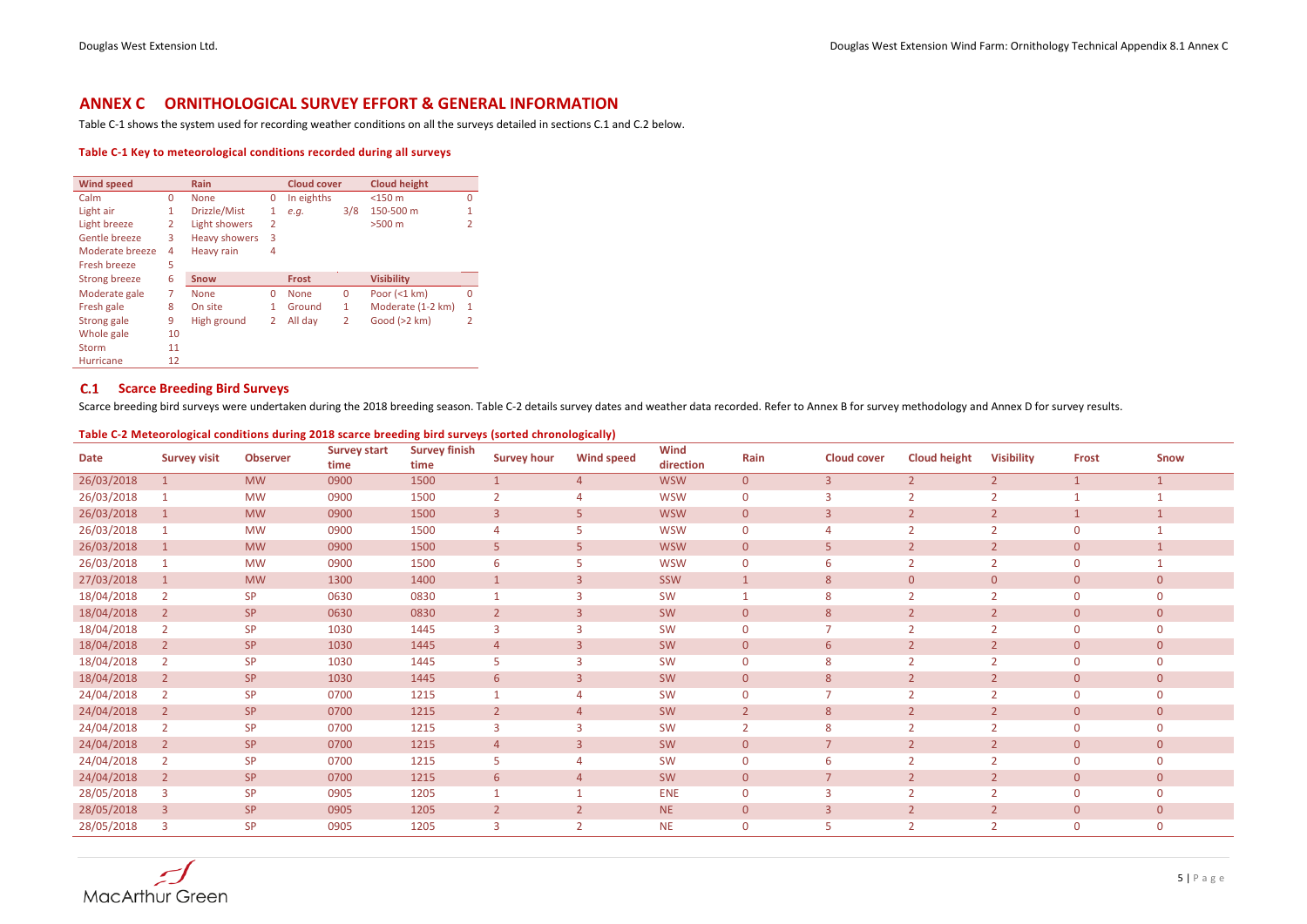# Douglas West Extension Ltd. Douglas West Extension Wind Farm: Ornithology Technical Appendix 8.1 Annex C

| <b>Date</b> | <b>Survey visit</b> | <b>Observer</b> | <b>Survey start</b><br>time | <b>Survey finish</b><br>time | <b>Survey hour</b> | <b>Wind speed</b> | <b>Wind</b><br>direction | Rain           | <b>Cloud cover</b> | <b>Cloud height</b> | <b>Visibility</b> | <b>Frost</b>   | <b>Snow</b>    |
|-------------|---------------------|-----------------|-----------------------------|------------------------------|--------------------|-------------------|--------------------------|----------------|--------------------|---------------------|-------------------|----------------|----------------|
| 28/05/2018  | $\overline{3}$      | <b>SP</b>       | 1230                        | 1530                         | $\overline{4}$     | $\overline{2}$    | NE                       | $\overline{0}$ | 5 <sub>1</sub>     | 2 <sup>1</sup>      | $\overline{2}$    | $\overline{0}$ | $\overline{0}$ |
| 28/05/2018  | $\overline{3}$      | <b>SP</b>       | 1230                        | 1530                         | 5                  | 3                 | <b>NE</b>                | $\mathbf 0$    | 5                  | $\overline{2}$      | 2                 | $\mathbf 0$    | $\mathbf 0$    |
| 28/05/2018  | $\overline{3}$      | <b>SP</b>       | 1230                        | 1530                         | $6 \overline{6}$   | $\overline{3}$    | NE                       | $\overline{0}$ | $\overline{4}$     | $\overline{2}$      | $\overline{2}$    | $\mathbf{0}$   | $\overline{0}$ |
| 29/05/2018  | $\overline{3}$      | <b>SP</b>       | 0645                        | 1245                         | 1                  | $\mathbf 0$       | $\overline{0}$           | $\mathbf 0$    | $\Omega$           | 0                   | 1                 | $\bf{0}$       | $\mathbf 0$    |
| 29/05/2018  | $\overline{3}$      | <b>SP</b>       | 0645                        | 1245                         | $\overline{2}$     | $\mathbf{1}$      | <b>ENE</b>               | $\overline{0}$ | $\mathbf{0}$       | $\overline{0}$      | $\mathbf{1}$      | $\mathbf{0}$   | $\overline{0}$ |
| 29/05/2018  | $\overline{3}$      | <b>SP</b>       | 0645                        | 1245                         | 3                  | $\overline{2}$    | <b>ENE</b>               | $\mathbf 0$    | $\overline{3}$     | $\overline{2}$      | $\overline{2}$    | $\mathbf 0$    | $\mathbf 0$    |
| 29/05/2018  | $\overline{3}$      | <b>SP</b>       | 0645                        | 1245                         | $\overline{4}$     | $\overline{2}$    | <b>ENE</b>               | $\overline{0}$ | $\overline{4}$     | 2 <sup>1</sup>      | $\overline{2}$    | $\mathbf{0}$   | $\overline{0}$ |
| 29/05/2018  | 3                   | <b>SP</b>       | 0645                        | 1245                         | 5                  | $\overline{2}$    | <b>ENE</b>               | $\mathbf 0$    | $\overline{4}$     | $\overline{2}$      | 2                 | $\bf{0}$       | 0              |
| 29/05/2018  | $\overline{3}$      | <b>SP</b>       | 0645                        | 1245                         | $6 \overline{6}$   | $\overline{3}$    | <b>ENE</b>               | $\overline{0}$ | $\overline{5}$     | 2 <sup>1</sup>      | $\overline{2}$    | $\mathbf{0}$   | $\overline{0}$ |
| 18/06/2018  | $\overline{4}$      | <b>SP</b>       | 1100                        | 1500                         | $\mathbf{1}$       | $\overline{4}$    | <b>WSW</b>               | $\mathbf 0$    | 8                  | $\overline{2}$      | $\overline{2}$    | $\bf{0}$       | 0              |
| 18/06/2018  | $\overline{4}$      | <b>SP</b>       | 1100                        | 1500                         | $\overline{2}$     | $\overline{4}$    | <b>WSW</b>               | $\mathbf{0}$   | 5                  | 2 <sup>1</sup>      | $\overline{2}$    | $\mathbf{0}$   | $\mathbf{0}$   |
| 18/06/2018  | $\overline{4}$      | <b>SP</b>       | 1100                        | 1500                         | 3                  | $\overline{4}$    | <b>WSW</b>               | $\mathbf 0$    | 3                  | $\overline{2}$      | 2                 | $\bf{0}$       | 0              |
| 18/06/2018  | $\overline{4}$      | <b>SP</b>       | 1100                        | 1500                         | $\overline{4}$     | $\overline{4}$    | <b>WSW</b>               | $\overline{0}$ | $\overline{3}$     | 2 <sup>1</sup>      | $\overline{2}$    | $\mathbf{0}$   | $\overline{0}$ |
| 21/06/2018  | $\overline{4}$      | SP              | 1215                        | 1615                         | $\mathbf{1}$       | $\overline{4}$    | <b>NW</b>                | $\mathbf 0$    | $\overline{4}$     | $\overline{2}$      | $\overline{2}$    | $\bf{0}$       | 0              |
| 21/06/2018  | $\overline{4}$      | <b>SP</b>       | 1215                        | 1615                         | $\overline{2}$     | $\overline{4}$    | <b>NW</b>                | $\overline{0}$ | $\overline{3}$     | $\overline{2}$      | $\overline{2}$    | $\mathbf{0}$   | $\overline{0}$ |
| 21/06/2018  | $\overline{4}$      | <b>SP</b>       | 1215                        | 1615                         | 3                  | $\overline{4}$    | <b>NW</b>                | $\mathbf 0$    | $\overline{4}$     | $\overline{2}$      | $\overline{2}$    | $\bf{0}$       | 0              |
| 21/06/2018  | $\overline{4}$      | <b>SP</b>       | 1215                        | 1615                         | $\overline{4}$     | $\overline{5}$    | <b>NW</b>                | $\overline{0}$ | $\overline{4}$     | 2 <sup>1</sup>      | $\overline{2}$    | $\mathbf{0}$   | $\overline{0}$ |
| 27/06/2018  | $\overline{4}$      | <b>MW</b>       | 0700                        | 1000                         | $\mathbf{1}$       | $\overline{2}$    | SSW                      | $\mathbf 0$    | $\mathbf 1$        | $\overline{2}$      | $\overline{2}$    | $\bf{0}$       | 0              |
| 27/06/2018  | $\overline{4}$      | <b>MW</b>       | 0700                        | 1000                         | $\overline{2}$     | $\overline{2}$    | <b>SSW</b>               | $\overline{0}$ | $\mathbf 1$        | $\overline{2}$      | $\overline{2}$    | $\mathbf{0}$   | $\mathbf{0}$   |
| 27/06/2018  | $\overline{4}$      | <b>MW</b>       | 0700                        | 1000                         | 3                  | $\overline{2}$    | SSW                      | $\mathbf 0$    | $\mathbf 1$        | $\overline{2}$      | $\overline{2}$    | $\mathbf 0$    | 0              |
| 27/06/2018  | $\overline{4}$      | <b>MW</b>       | 1030                        | 1330                         | $\overline{4}$     | $\overline{2}$    | <b>SSW</b>               | $\overline{0}$ | $\mathbf{1}$       | $\overline{2}$      | $\overline{2}$    | $\mathbf{0}$   | $\overline{0}$ |
| 27/06/2018  | $\overline{4}$      | <b>MW</b>       | 1030                        | 1330                         | 5                  | $\overline{2}$    | SSW                      | $\mathbf 0$    | $\mathbf 1$        | $\overline{2}$      | $\overline{2}$    | $\bf{0}$       | $\mathbf 0$    |
| 27/06/2018  | $\overline{4}$      | <b>MW</b>       | 1030                        | 1330                         | $6 \overline{6}$   | $\overline{2}$    | <b>SSW</b>               | $\overline{0}$ | $\mathbf 1$        | $\overline{2}$      | $\overline{2}$    | $\mathbf{0}$   | $\overline{0}$ |
| 28/06/2018  | $\overline{4}$      | <b>MW</b>       | 0700                        | 1000                         | 1                  |                   | SW                       | $\mathbf 0$    | $\mathbf{1}$       | $\overline{2}$      | $\overline{2}$    | $\mathbf 0$    | 0              |
| 28/06/2018  | $\overline{4}$      | <b>MW</b>       | 0700                        | 1000                         | $\overline{2}$     | $\mathbf{1}$      | SW                       | $\overline{0}$ | $\mathbf{1}$       | $\overline{2}$      | $\overline{2}$    | $\mathbf{0}$   | $\overline{0}$ |
| 28/06/2018  | $\overline{4}$      | <b>MW</b>       | 0700                        | 1000                         | 3                  | -1                | SW                       | $\mathbf 0$    | -1                 | $\overline{2}$      | $\overline{2}$    | $\bf{0}$       | $\mathbf 0$    |
| 28/06/2018  |                     | <b>MW</b>       | 0700                        | 1000                         | 4                  | $\overline{2}$    | SW                       | $\overline{0}$ | $\mathbf 1$        | $\overline{2}$      | $\overline{2}$    | $\mathbf{0}$   | $\overline{0}$ |
| 28/06/2018  |                     | <b>MW</b>       | 0700                        | 1000                         | 5                  | $\overline{2}$    | SW                       | $\mathbf 0$    | -1                 | $\overline{2}$      | $\overline{2}$    | $\Omega$       | $\mathbf 0$    |
| 28/06/2018  | $\overline{4}$      | <b>MW</b>       | 0700                        | 1000                         | $6\phantom{1}$     | $\overline{2}$    | SW                       | $\overline{0}$ | -1                 | $\overline{2}$      | $\overline{2}$    | $\mathbf{0}$   | $\overline{0}$ |
| 29/06/2018  | 4                   | <b>MW</b>       | 0500                        | 0800                         | 1                  | $\overline{4}$    | <b>SE</b>                | $\mathbf 0$    | $\mathbf 0$        | $\overline{2}$      | $\overline{2}$    | $\bf{0}$       | $\overline{0}$ |
| 29/06/2018  | $\overline{4}$      | MW              | 0500                        | 0800                         | 2 <sup>1</sup>     | $\overline{4}$    | <b>SE</b>                | $\overline{0}$ | $\overline{0}$     | 2 <sup>1</sup>      | $\overline{2}$    | $\mathbf{0}$   | $\overline{0}$ |
| 29/06/2018  | $\overline{4}$      | <b>MW</b>       | 0500                        | 0800                         | $\overline{3}$     | $\overline{4}$    | <b>SE</b>                | $\mathbf 0$    | $\mathbf{1}$       | $\overline{2}$      | $\overline{2}$    | $\bf{0}$       | 0              |
| 29/06/2018  | $\overline{4}$      | MW              | 0830                        | 1130                         | $\overline{4}$     | $\overline{3}$    | <b>SE</b>                | $\overline{0}$ | $\mathbf{1}$       | $\overline{2}$      | $\overline{2}$    | $\pmb{0}$      | $\overline{0}$ |
| 29/06/2018  | 4                   | <b>MW</b>       | 0830                        | 1130                         | 5                  | $\overline{3}$    | <b>SE</b>                | $\mathbf 0$    | $\mathbf 1$        | $\overline{2}$      | $\overline{2}$    | $\bf{0}$       | 0              |
| 29/06/2018  | $\overline{4}$      | MW              | 0830                        | 1130                         | 6 <sup>1</sup>     | $\overline{2}$    | <b>SE</b>                | $\overline{0}$ | $\mathbf{1}$       | 2 <sup>1</sup>      | $\overline{2}$    | $\mathbf{0}$   | $\overline{0}$ |
| 04/07/2018  | $\overline{5}$      | <b>MW</b>       | 0630                        | 0930                         | $\mathbf{1}$       | $\overline{3}$    | <b>NW</b>                | $\mathbf 0$    | $\mathbf{1}$       | $\overline{2}$      | $\overline{2}$    | $\bf{0}$       | 0              |
| 04/07/2018  | 5 <sub>1</sub>      | MW              | 0630                        | 0930                         | 2 <sup>1</sup>     | $\overline{4}$    | <b>NW</b>                | $\overline{0}$ | $\mathbf{1}$       | $\overline{2}$      | $\overline{2}$    | $\pmb{0}$      | $\overline{0}$ |
| 04/07/2018  | 5                   | <b>MW</b>       | 0630                        | 0930                         | 3                  | 5                 | <b>NW</b>                | $\mathbf 0$    | 3                  | $\overline{2}$      | $\overline{2}$    | $\bf{0}$       | 0              |
| 04/07/2018  | 5 <sub>o</sub>      | MW              | 1000                        | 1300                         | $\mathbf{1}$       | $\overline{5}$    | $S_{\perp}$              | $\overline{0}$ | $\overline{4}$     | 2 <sup>1</sup>      | $\overline{2}$    | $\mathbf{0}$   | $\overline{0}$ |
| 04/07/2018  | $\overline{5}$      | <b>MW</b>       | 1000                        | 1300                         | $\overline{2}$     | 5                 | S.                       | $\mathbf 0$    | 4                  | $\overline{2}$      | $\overline{2}$    | $\bf{0}$       | 0              |
| 04/07/2018  | 5 <sub>o</sub>      | MW              | 1000                        | 1300                         | $\overline{3}$     | $\overline{5}$    | SSW                      | $\overline{0}$ | $\overline{3}$     | 2 <sup>1</sup>      | $\overline{2}$    | $\pmb{0}$      | $\overline{0}$ |
| 05/07/2018  | $\overline{5}$      | <b>MW</b>       | 0630                        | 0930                         | $\mathbf{1}$       | $\overline{4}$    | <b>WNW</b>               | $\mathbf 0$    | $\overline{4}$     | $\overline{2}$      | $\overline{2}$    | $\bf{0}$       | 0              |
| 05/07/2018  | 5 <sub>o</sub>      | MW              | 0630                        | 0930                         | $\overline{2}$     | $\overline{5}$    | <b>WNW</b>               | $\overline{0}$ | $\overline{4}$     | 2 <sup>1</sup>      | $\overline{2}$    | $\mathbf{0}$   | $\overline{0}$ |
| 05/07/2018  | 5                   | <b>MW</b>       | 0630                        | 0930                         | $\overline{3}$     | 5                 | <b>WNW</b>               | $\mathbf 0$    | 5                  | 2 <sup>1</sup>      | $\overline{2}$    | $\mathbf 0$    | $\mathbf{0}$   |

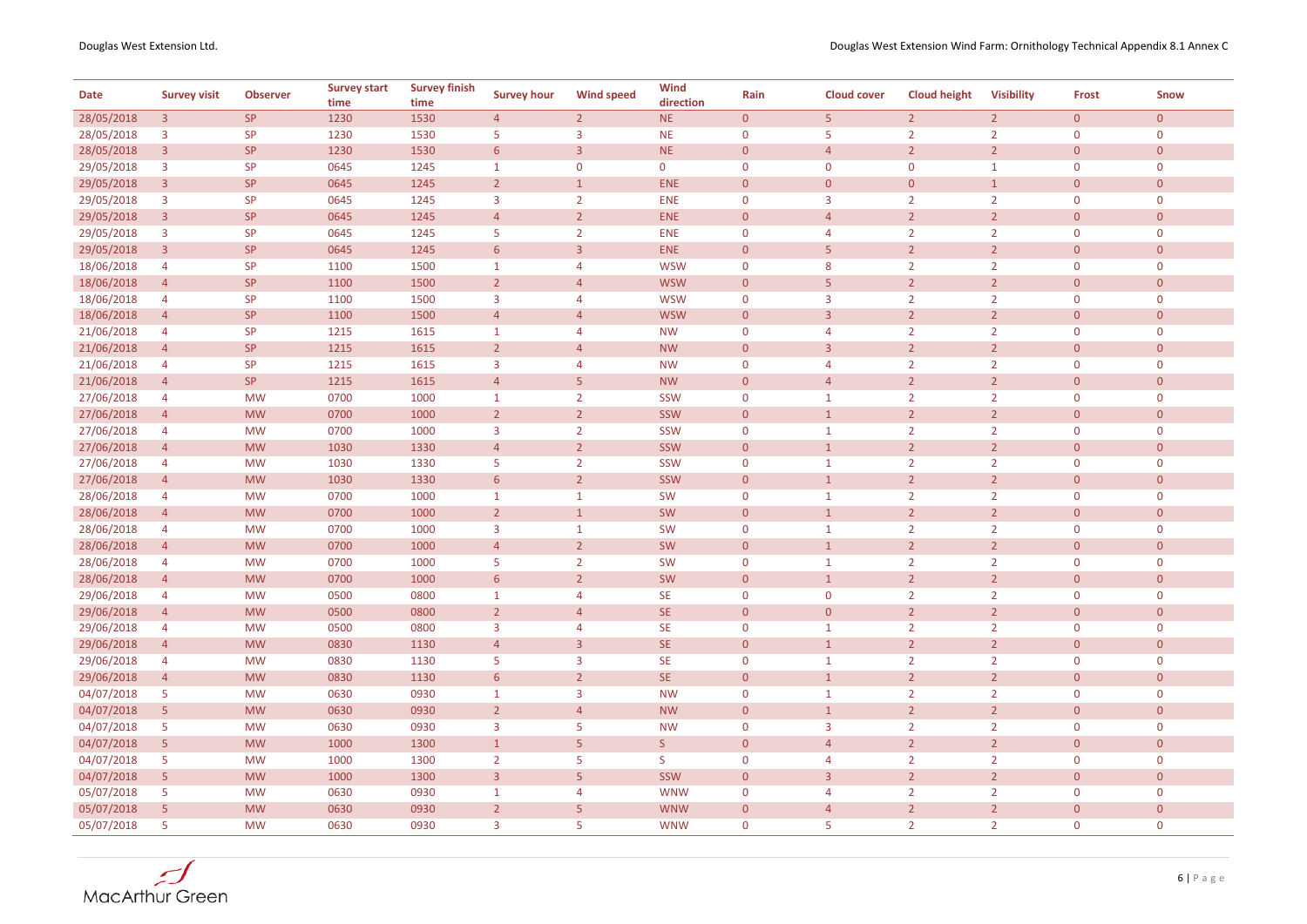# Douglas West Extension Ltd. Douglas West Extension Wind Farm: Ornithology Technical Appendix 8.1 Annex C

| <b>Date</b> | <b>Survey visit</b> | <b>Observer</b> | <b>Survey start</b><br>time | <b>Survey finish</b><br>time | <b>Survey hour</b> | <b>Wind speed</b> | <b>Wind</b><br>direction | Rain           | <b>Cloud cover</b> | <b>Cloud height</b> | <b>Visibility</b> | <b>Frost</b>   | <b>Snow</b>    |
|-------------|---------------------|-----------------|-----------------------------|------------------------------|--------------------|-------------------|--------------------------|----------------|--------------------|---------------------|-------------------|----------------|----------------|
| 05/07/2018  | 5 <sub>1</sub>      | <b>MW</b>       | 1000                        | 1300                         | $\mathbf{1}$       | 6 <sup>1</sup>    | <b>WNW</b>               | $\overline{0}$ | 5 <sub>1</sub>     | 2 <sup>1</sup>      | 2 <sup>1</sup>    | $\overline{0}$ | $\overline{0}$ |
| 05/07/2018  | 5                   | <b>MW</b>       | 1000                        | 1300                         | $\overline{2}$     | 5                 | <b>WNW</b>               | $\mathbf 0$    | 6                  | $\overline{2}$      | $\overline{2}$    | $\Omega$       | $\overline{0}$ |
| 05/07/2018  | 5                   | <b>MW</b>       | 1000                        | 1300                         | $\overline{3}$     | 5                 | <b>WNW</b>               | $\overline{0}$ | $6^{\circ}$        | 2 <sup>1</sup>      | 2 <sup>1</sup>    | $\overline{0}$ | $\overline{0}$ |
| 24/07/2018  | 5                   | <b>MW</b>       | 0700                        | 1000                         |                    | $\overline{3}$    | W                        | $\mathbf 0$    | 5                  | $\overline{2}$      | $\overline{2}$    | $\mathbf 0$    | $\overline{0}$ |
| 24/07/2018  | 5                   | <b>MW</b>       | 0700                        | 1000                         | $\overline{2}$     | 4                 | W                        | $\overline{0}$ | 5                  | 2 <sup>1</sup>      | $\overline{2}$    | $\overline{0}$ | $\overline{0}$ |
| 24/07/2018  | 5                   | <b>MW</b>       | 0700                        | 1000                         | 3                  | 5                 | W                        | $\mathbf 0$    | 6                  | $\overline{2}$      | $\overline{2}$    | $\Omega$       | 0              |
| 24/07/2018  | 5                   | <b>MW</b>       | 1030                        | 1330                         | $\mathbf{1}$       | $\overline{5}$    | W                        | $\overline{0}$ | $\overline{7}$     | 2 <sup>1</sup>      | $\overline{2}$    | $\overline{0}$ | $\overline{0}$ |
| 24/07/2018  | 5                   | <b>MW</b>       | 1030                        | 1330                         | $\overline{2}$     | 5                 | W                        | $\mathbf 0$    | 6                  | $\overline{2}$      | $\overline{2}$    | $\Omega$       | 0              |
| 24/07/2018  | 5                   | <b>MW</b>       | 1030                        | 1330                         | $\overline{3}$     | 5                 | W                        | $\overline{0}$ | $6\overline{6}$    | $\overline{2}$      | $\overline{2}$    | $\overline{0}$ | $\overline{0}$ |
| 25/07/2018  | 5                   | <b>MW</b>       | 0700                        | 1000                         | 1                  | 6                 | <sub>S</sub>             | $\mathbf 0$    | 3                  | $\overline{2}$      | $\overline{2}$    | $\mathbf 0$    | 0              |
| 25/07/2018  | 5                   | <b>MW</b>       | 0700                        | 1000                         | $\overline{2}$     | 6                 | S.                       | $\overline{0}$ | $\overline{3}$     | 2 <sup>1</sup>      | 2 <sup>1</sup>    | $\overline{0}$ | $\overline{0}$ |
| 25/07/2018  | -5                  | <b>MW</b>       | 0700                        | 1000                         | 3                  | 6                 | <sub>S</sub>             | $\mathbf 0$    | $\overline{4}$     | $\overline{2}$      | $\overline{2}$    | $\mathbf 0$    | 0              |
| 25/07/2018  | $\overline{5}$      | <b>MW</b>       | 1030                        | 1330                         | $\mathbf{1}$       | $6\phantom{1}6$   | S.                       | $\overline{0}$ | $\overline{4}$     | 2 <sup>1</sup>      | $\overline{2}$    | $\mathbf{0}$   | $\overline{0}$ |
| 25/07/2018  | 5                   | <b>MW</b>       | 1030                        | 1330                         | $\overline{2}$     | 6                 | S                        | $\mathbf 0$    | 3                  | $\overline{2}$      | $\overline{2}$    | $\Omega$       | $\overline{0}$ |
| 25/07/2018  | 5                   | <b>MW</b>       | 1030                        | 1330                         | $\overline{3}$     | 6                 | S.                       | $\overline{0}$ | $\overline{4}$     | 2 <sup>1</sup>      | $\overline{2}$    | $\mathbf{0}$   | $\overline{0}$ |
| 17/08/2018  | 6                   | <b>MW</b>       | 0730                        | 1330                         | $\mathbf{1}$       | 6                 | SW                       | $\overline{0}$ | $\overline{7}$     | $\overline{2}$      | $\overline{2}$    | $\overline{0}$ | 0              |
| 17/08/2018  | $6\overline{6}$     | <b>MW</b>       | 0730                        | 1330                         | $\overline{2}$     | 6                 | SW                       | $\overline{0}$ | 8                  | 2 <sup>1</sup>      | 2 <sup>1</sup>    | $\overline{0}$ | $\overline{0}$ |
| 17/08/2018  | 6                   | <b>MW</b>       | 0730                        | 1330                         | 3                  | 6                 | SW                       | $\mathbf 0$    | 8                  | $\overline{2}$      | $\overline{2}$    | $\mathbf 0$    | $\Omega$       |
| 17/08/2018  | 6                   | <b>MW</b>       | 0730                        | 1330                         | $\overline{4}$     | 6                 | SW                       | $\overline{0}$ | 8                  | 2 <sup>2</sup>      | $\overline{2}$    | $\mathbf{0}$   | $\overline{0}$ |
| 17/08/2018  | 6                   | <b>MW</b>       | 0730                        | 1330                         | 5                  | 6                 | SW                       | $\mathbf{0}$   | 8                  | $\overline{2}$      | $\overline{2}$    | $\Omega$       | 0              |
| 17/08/2018  | 6                   | <b>MW</b>       | 0730                        | 1330                         | 6 <sup>1</sup>     | $\overline{7}$    | SW                       | $\overline{0}$ | $\boldsymbol{8}$   | $\overline{2}$      | $\overline{2}$    | $\overline{0}$ | $\overline{0}$ |
| 17/08/2018  | 6                   | <b>MW</b>       | 0630                        | 1300                         | 1                  | $\overline{2}$    | <b>SE</b>                | $\overline{0}$ |                    | $\overline{2}$      | $\overline{2}$    | $\Omega$       | 0              |
| 31/08/2018  | 6                   | <b>MW</b>       | 0630                        | 1300                         | $\overline{2}$     | $\overline{2}$    | <b>SE</b>                | $\overline{0}$ | $\mathbf{1}$       | 2 <sup>1</sup>      | 2 <sup>1</sup>    | $\overline{0}$ | $\overline{0}$ |
| 31/08/2018  | 6                   | <b>MW</b>       | 0630                        | 1300                         | $\overline{3}$     | 3                 | <b>SE</b>                | $\mathbf 0$    | -1                 | $\overline{2}$      | $\overline{2}$    | $\Omega$       | 0              |
| 31/08/2018  | $6^{\circ}$         | <b>MW</b>       | 0630                        | 1300                         | $\overline{4}$     | $\overline{4}$    | <b>SE</b>                | $\overline{0}$ | $\mathbf{1}$       | $\overline{2}$      | $\overline{2}$    | $\overline{0}$ | $\overline{0}$ |
| 31/08/2018  | 6                   | <b>MW</b>       | 0630                        | 1300                         | 5                  | 4                 | <b>SE</b>                | $\mathbf{0}$   | $\overline{2}$     | $\overline{2}$      | $\overline{2}$    | $\Omega$       | 0              |
| 31/08/2018  | 6                   | <b>MW</b>       | 0630                        | 1300                         | 6                  | 5                 | <b>SE</b>                | $\overline{0}$ | $\overline{3}$     | $\overline{2}$      | $\overline{2}$    | $\Omega$       | $\Omega$       |

# **Black Grouse Surveys**

Black grouse surveys were undertaken during the 2018 breeding season[. Table C-3](#page-11-0) details survey dates and weather data recorded. Refer to Annex B for survey methodology and Annex D for survey results.

### <span id="page-11-0"></span>**Table C-3 Meteorological conditions during 2018 black grouse surveys (sorted chronologically)**

| <b>Date</b> | <b>Survey visit</b> | <b>Observer</b> | <b>Survey start</b><br>time | <b>Survey finish</b><br>time | <b>Survey hour</b> | <b>Wind speed</b> | <b>Wind</b><br>direction | Rain           | <b>Cloud cover</b> | <b>Cloud height</b> | <b>Visibility</b> | <b>Frost</b> | <b>Snow</b>    |
|-------------|---------------------|-----------------|-----------------------------|------------------------------|--------------------|-------------------|--------------------------|----------------|--------------------|---------------------|-------------------|--------------|----------------|
| 18/04/2018  |                     | <b>SP</b>       | 0450                        | 0620                         |                    |                   | SW                       | $\Omega$       |                    |                     |                   | $\Omega$     |                |
| 18/04/2018  |                     | <b>SP</b>       | 0450                        | 0620                         |                    |                   | <b>SW</b>                |                |                    |                     |                   |              |                |
| 21/04/2018  |                     | <b>SP</b>       | 0455                        | 0630                         |                    |                   |                          | $\overline{0}$ | 8                  | 0                   |                   | $\Omega$     | 0              |
| 21/04/2018  |                     | <b>SP</b>       | 0455                        | 0630                         |                    |                   | <b>ENE</b>               |                |                    |                     |                   |              |                |
| 24/04/2018  |                     | <b>SP</b>       | 0445                        | 0620                         |                    |                   | <b>SW</b>                | $\overline{0}$ |                    |                     |                   | $\Omega$     | $\overline{0}$ |
| 24/04/2018  |                     | <b>SP</b>       | 0445                        | 0620                         |                    |                   | <b>SW</b>                |                |                    |                     |                   |              |                |
| 24/05/2018  |                     | <b>SP</b>       | 0350                        | 0635                         |                    |                   | <b>ENE</b>               | $\overline{0}$ | 8                  | 0                   |                   | $\Omega$     | $\overline{0}$ |
| 24/05/2018  |                     | <b>SP</b>       | 0350                        | 0635                         |                    |                   | <b>ENE</b>               |                |                    |                     |                   |              |                |
| 29/05/2018  |                     | <b>SP</b>       | 0355                        | 0630                         |                    | $\overline{0}$    | 0 <sup>1</sup>           | $\Omega$       | $\mathbf 0$        |                     |                   | $\Omega$     | $\overline{0}$ |
| 29/05/2018  |                     | <b>SP</b>       | 0355                        | 0630                         |                    |                   |                          |                |                    |                     |                   |              |                |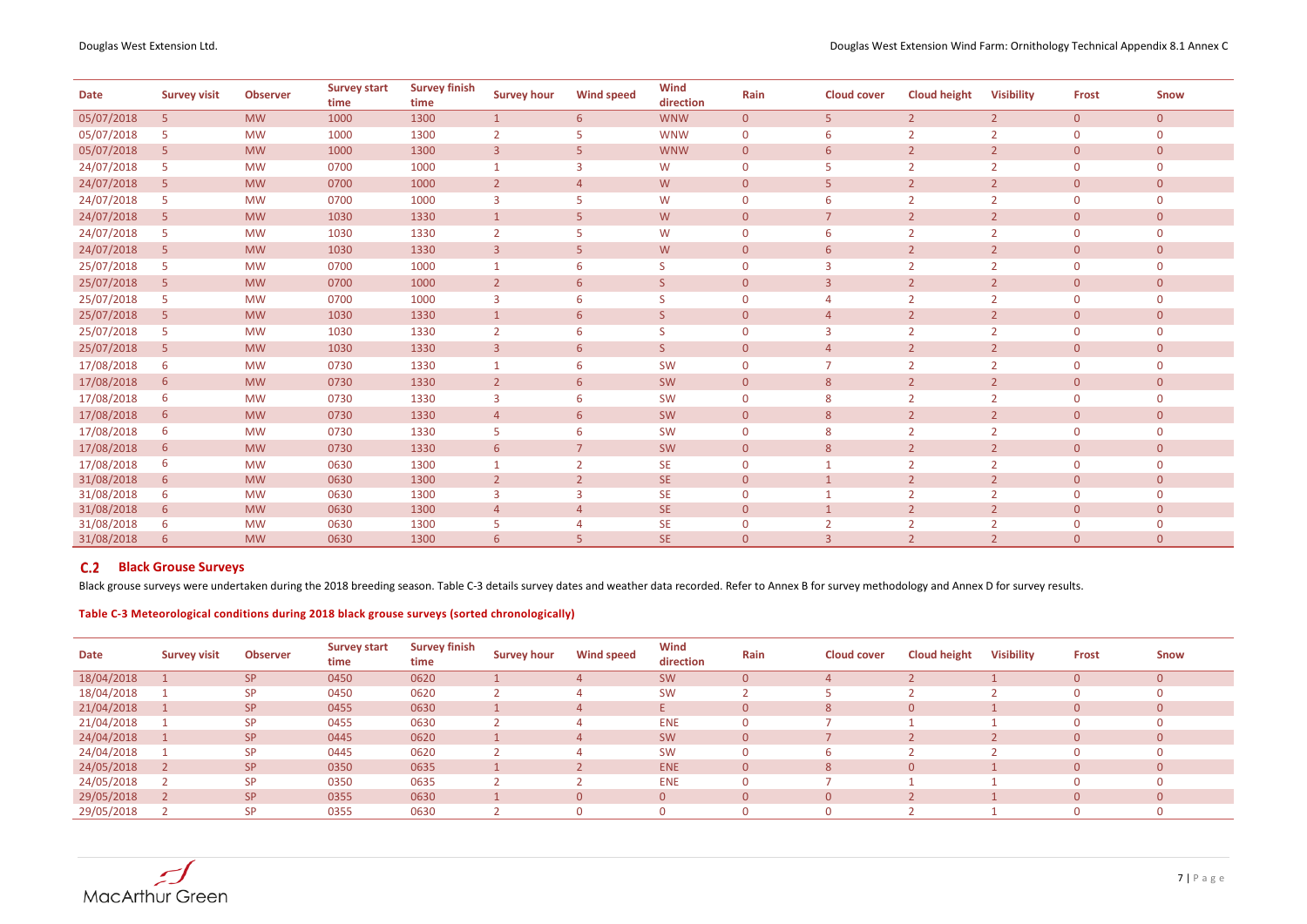# **ANNEX D ORNITHOLOGICAL SURVEY RESULTS**

## **D.1 Scarce Breeding Bird Records**

[Table D-1](#page-12-0) details all records of raptors and owls recording during surveys, however only Annex  $1^1$  $1^1$  or Schedule  $1^2$  $1^2$ species are considered to be scarce breeding birds (i.e. target species). Refer to Annex B for survey methodology, Annex C for weather data.

#### <span id="page-12-0"></span>**Table D-1 Raptor records: 2018**

 1 Annex 1 of the EU Bird Directive <sup>2</sup> Schedule 1 of the Wildlife and Countryside Act 1981, as amended by the Nature Conservation Act (Scotland) 2004



| <b>Date</b> | <b>Species</b>      | <b>Protection status</b>           | <b>Number</b><br>recorded | <b>Notes</b>                                               |
|-------------|---------------------|------------------------------------|---------------------------|------------------------------------------------------------|
| 26/03/2018  | <b>Buzzard</b>      | <b>BoCC<sup>3</sup></b> Green      | $\mathbf{1}$              |                                                            |
| 26/03/2018  | <b>Kestrel</b>      | <b>BoCC Amber</b>                  | $\mathbf{1}$              | Not mapped                                                 |
| 21/04/2018  | <b>Buzzard</b>      | <b>BoCC Green</b>                  | $\overline{2}$            | Potentially two flying over at the same time               |
| 21/04/2018  | Peregrine<br>falcon | Annex 1, Schedule<br>1, BoCC Green | $\mathbf{1}$              | <b>Flying over</b>                                         |
| 07/05/2018  | <b>Kestrel</b>      | <b>BoCC Amber</b>                  | $\mathbf{1}$              | <b>Hunting</b>                                             |
| 07/05/2018  | Peregrine           | Annex 1, Schedule<br>1, BoCC Green | $\overline{2}$            | Unsexed                                                    |
| 23/05/2018  | <b>Buzzard</b>      | <b>BoCC Green</b>                  | $\mathbf{1}$              | Flying over                                                |
| 23/05/2018  | <b>Kestrel</b>      | <b>BoCC Amber</b>                  | 1                         | <b>Flying over</b>                                         |
| 23/05/2018  | Sparrowhawk         | <b>BoCC Green</b>                  | $\mathbf{1}$              |                                                            |
| 23/05/2018  | Sparrowhawk         | <b>BoCC Green</b>                  | 1                         | <b>Flying over</b>                                         |
| 28/05/2018  | <b>Buzzard</b>      | <b>BoCC Green</b>                  | 3                         | At Cumberhead Forest (north east part)                     |
| 28/05/2018  | <b>Buzzard</b>      | <b>BoCC Green</b>                  | $\mathbf{1}$              | <b>At Long Plantation</b>                                  |
| 28/05/2018  | <b>Buzzard</b>      | <b>BoCC Green</b>                  | $\mathbf{1}$              | At Cumberhead Forest (north east part)                     |
| 29/05/2018  | <b>Buzzard</b>      | <b>BoCC Green</b>                  | 1                         | At High Broomerfield                                       |
| 18/06/2018  | Tawny owl           | <b>BoCC Amber</b>                  | $\mathbf{1}$              | At Cumberhead Forest (South) in location<br>NS 78333 32401 |
| 28/06/2018  | <b>Buzzard</b>      | <b>BoCC Green</b>                  | $\mathbf{1}$              |                                                            |
| 29/06/2018  | <b>Buzzard</b>      | <b>BoCC Green</b>                  | $\mathbf{1}$              |                                                            |
| 29/06/2018  | <b>Kestrel</b>      | <b>BoCC Amber</b>                  | 1                         |                                                            |
| 09/07/2018  | <b>Kestrel</b>      | <b>BoCC Amber</b>                  | $\mathbf{1}$              |                                                            |
| 24/07/2018  | <b>Buzzard</b>      | <b>BoCC Green</b>                  | 1                         |                                                            |
| 24/07/2018  | <b>Kestrel</b>      | <b>BoCC Amber</b>                  | $\mathbf{1}$              |                                                            |
| 24/07/2018  | Sparrowhawk         | <b>BoCC Green</b>                  | 1                         |                                                            |
| 25/07/2018  | <b>Buzzard</b>      | <b>BoCC Green</b>                  | $\mathbf{1}$              |                                                            |
| 16/08/2018  | <b>Buzzard</b>      | <b>BoCC Green</b>                  | $\overline{2}$            |                                                            |
| 16/08/2018  | <b>Kestrel</b>      | <b>BoCC Amber</b>                  | 1                         |                                                            |

## <span id="page-12-3"></span><span id="page-12-2"></span>**Black Grouse Records**

[Table D-2](#page-12-1) details all black grouse records with lek numbers indicated where appropriate. Refer to Annex B for survey methodology and Annex C for weather data.

### <span id="page-12-1"></span>**Table D-2 Black grouse activity records: 2018**

| <b>Date</b> | <b>Observer</b> | <b>Survey visit</b> | Lek no.                                        | <b>No. males</b>                               | <b>No. Females</b> |  |  |  |
|-------------|-----------------|---------------------|------------------------------------------------|------------------------------------------------|--------------------|--|--|--|
| 18/04/2018  | <b>SP</b>       |                     |                                                | No black grouse/signs of black grouse recorded |                    |  |  |  |
| 21/04/2018  | <b>SP</b>       |                     | No black grouse/signs of black grouse recorded |                                                |                    |  |  |  |
| 24/04/2018  | <b>SP</b>       |                     |                                                | No black grouse/signs of black grouse recorded |                    |  |  |  |
| 24/05/2018  | <b>SP</b>       |                     | No black grouse/signs of black grouse recorded |                                                |                    |  |  |  |
| 29/05/2018  | <b>SP</b>       |                     |                                                | No black grouse/signs of black grouse recorded |                    |  |  |  |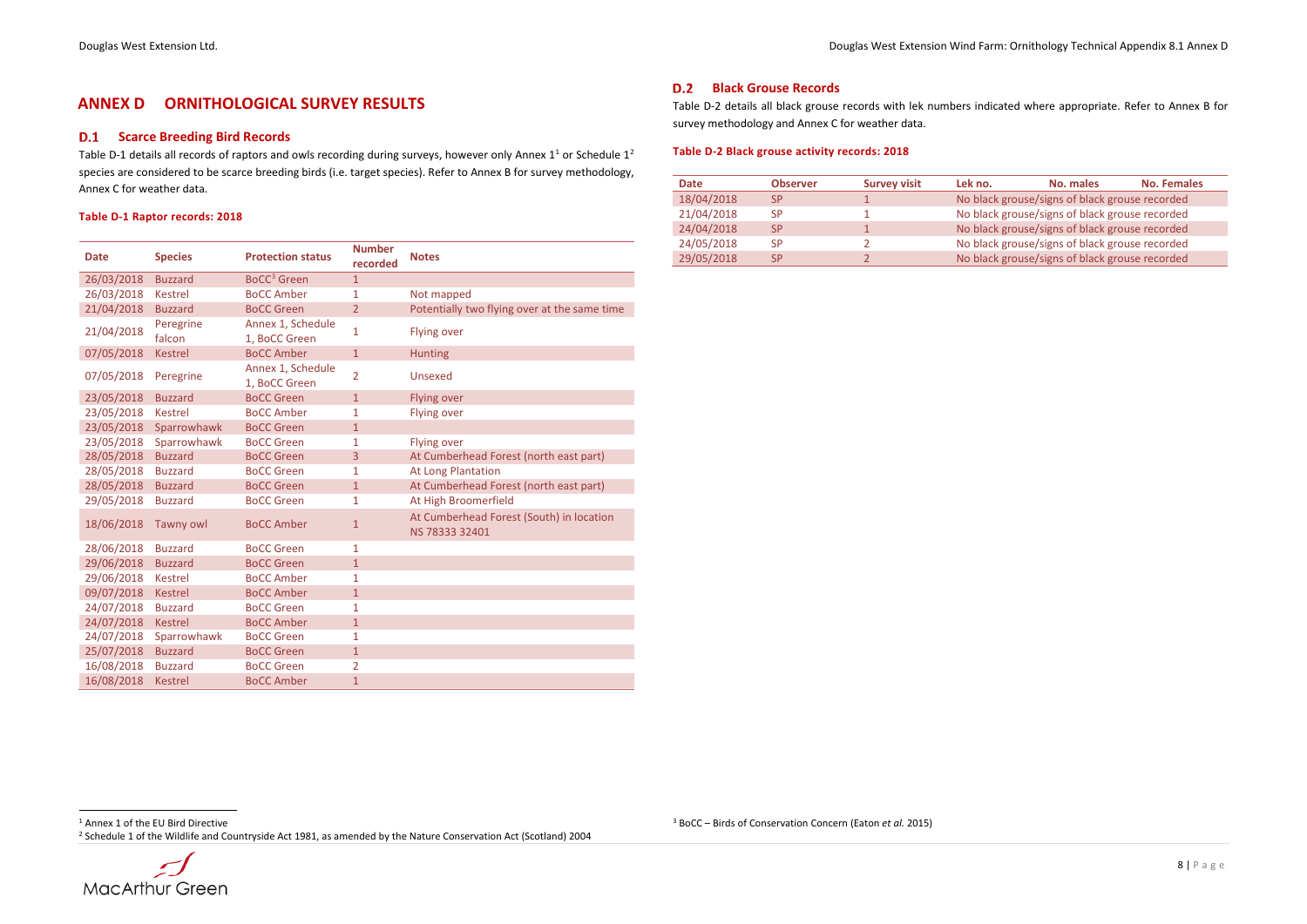#### **D.3 Bird Species Index**

A total of 64 bird species or signs were recorded at, or adjacent, to the site during the ornithological surveys (including those for Hagshaw Hill Wind Farm Repowering). [Table D-3](#page-13-0) comprises a list of all these species along with their conservation status.

#### <span id="page-13-0"></span>**Table D-3 All bird species recorded (March to August 2018)**

| <b>Species</b>             | <b>Conservation status</b> | <b>Species</b>        | <b>Conservation status</b>         |
|----------------------------|----------------------------|-----------------------|------------------------------------|
| <b>Blackbird</b>           | <b>BoCC Green</b>          | <b>Meadow pipit</b>   | <b>BoCC Amber</b>                  |
| <b>Black-headed gull</b>   | <b>BoCC Amber</b>          | Mistle thrush         | <b>BoCC Red</b>                    |
| <b>Blue tit</b>            | <b>BoCC Green</b>          | Moorhen               | <b>BoCC Green</b>                  |
| <b>Bullfinch</b>           | <b>BoCC Amber</b>          | Mute swan             | <b>BoCC Amber</b>                  |
| <b>Buzzard</b>             | <b>BoCC Green</b>          | <b>Nuthatch</b>       | <b>BoCC Green</b>                  |
| <b>Carrion crow</b>        | <b>BoCC Green</b>          | Oystercatcher         | <b>BoCC Amber</b>                  |
| Chaffinch                  | <b>BoCC Green</b>          | Peregrine             | Annex 1, Schedule 1, BoCC<br>Green |
| <b>Chiffchaff</b>          | <b>BoCC Green</b>          | Pied wagtail          | <b>BoCC Green</b>                  |
| Coal tit                   | <b>BoCC Green</b>          | Raven                 | <b>BoCC Green</b>                  |
| Common crossbill           | Schedule 1, BoCC Green     | <b>Red grouse</b>     | <b>BoCC Amber</b>                  |
| Common gull                | <b>BoCC Amber</b>          | Redwing               | Schedule 1, BoCC Red               |
| Common sandpiper           | <b>BoCC Amber</b>          | <b>Reed bunting</b>   | <b>BoCC Amber</b>                  |
| Cuckoo                     | <b>BoCC Red</b>            | <b>Ringed plover</b>  | <b>BoCC Red</b>                    |
| Curlew                     | <b>BoCC Red</b>            | Robin                 | <b>BoCC Green</b>                  |
| <b>Dunnock</b>             | <b>BoCC Amber</b>          | <b>Rook</b>           | <b>BoCC Green</b>                  |
| <b>Fieldfare</b>           | Schedule 1, BoCC Red       | Sand martin           | <b>BoCC Green</b>                  |
| Goldcrest                  | <b>BoCC Green</b>          | Sedge warbler         | <b>BoCC Green</b>                  |
| Goldfinch                  | <b>BoCC Green</b>          | <b>Siskin</b>         | <b>BoCC Green</b>                  |
| <b>Grasshopper warbler</b> | <b>BoCC Red</b>            | <b>Skylark</b>        | <b>BoCC Red</b>                    |
| <b>Great tit</b>           | <b>BoCC Green</b>          | Snipe                 | <b>BoCC Amber</b>                  |
| <b>Grey wagtail</b>        | <b>BoCC Red</b>            | Song thrush           | <b>BoCC Red</b>                    |
| <b>House martin</b>        | <b>BoCC Amber</b>          | Sparrowhawk           | <b>BoCC Green</b>                  |
| Jackdaw                    | <b>BoCC Green</b>          | <b>Starling</b>       | <b>BoCC Red</b>                    |
| Jay                        | <b>BoCC Green</b>          | Swallow               | <b>BoCC Green</b>                  |
| <b>Kestrel</b>             | <b>BoCC Amber</b>          | Swift                 | <b>BoCC Amber</b>                  |
| Lapwing                    | <b>BoCC Red</b>            | <b>Tawny owl</b>      | <b>BoCC Amber</b>                  |
| Lesser black-backed gull   | <b>BoCC Amber</b>          | <b>Tufted duck</b>    | <b>BoCC Green</b>                  |
| Lesser redpoll             | <b>BoCC Red</b>            | Wheatear              | <b>BoCC Green</b>                  |
| Linnet                     | <b>BoCC Red</b>            | Whinchat              | <b>BoCC Red</b>                    |
| Little grebe               | <b>BoCC Green</b>          | <b>Willow warbler</b> | <b>BoCC Amber</b>                  |
| <b>Magpie</b>              | <b>BoCC Green</b>          | Woodpigeon            | <b>BoCC Green</b>                  |
| <b>Mallard</b>             | <b>BoCC Amber</b>          | Wren                  | <b>BoCC Green</b>                  |

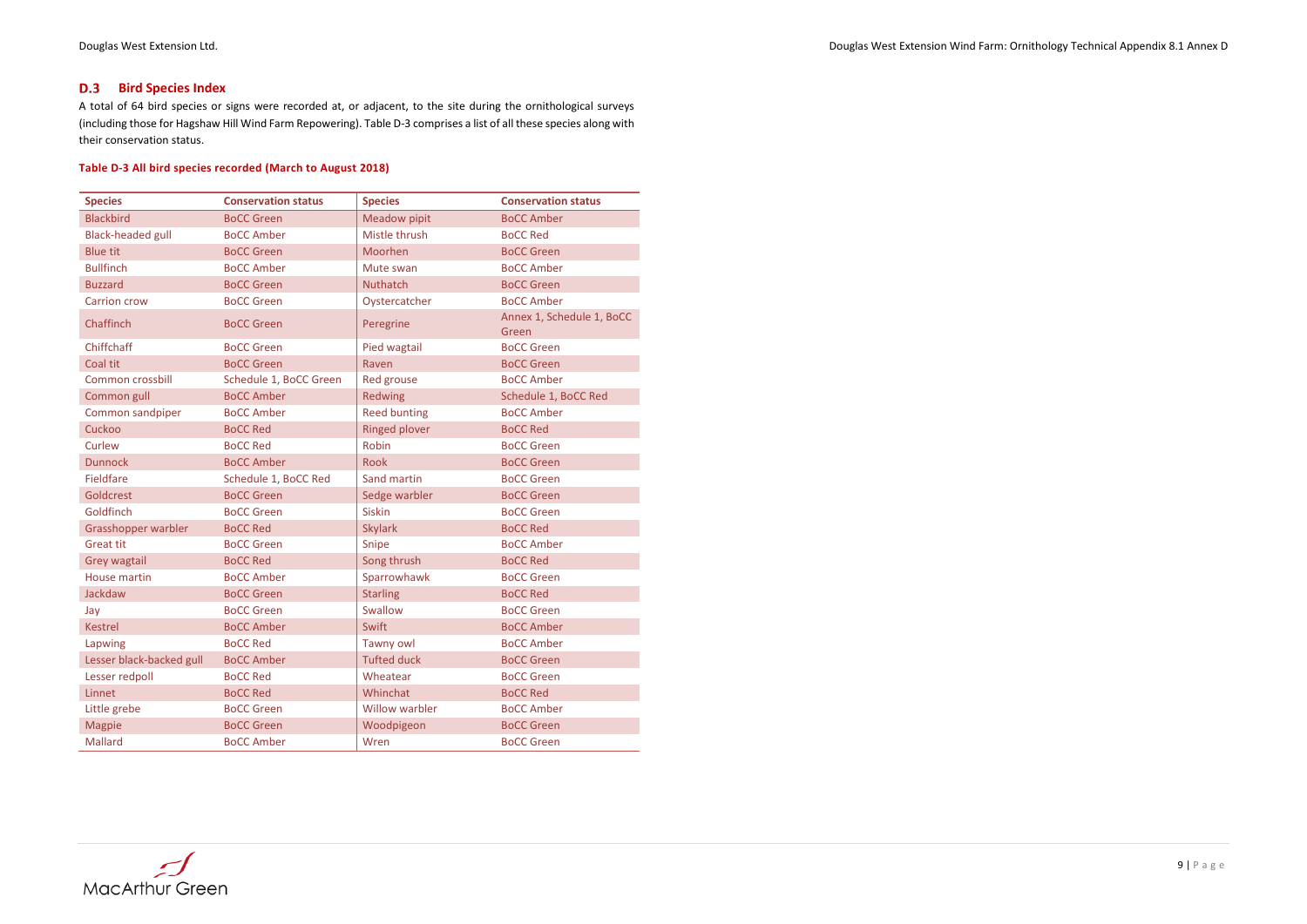#### Douglas West Extension Ltd. Douglas West Extension Wind Farm: Ornithology Technical Appendix 8.1 Annex E

# **ANNEX E REVIEW OF THE EFFECTS OF ARTIFICIAL LIGHT ON BIRDS IN RELATION TO DEPLOYMENT OF OBSTRUCTION LIGHTING ON WIND TURBINES**

### **E.1** Introduction

#### **Results Obtained from Literature Search**  $E.3$

With the increase in height of wind turbines, it is now a requirement for obstruction lighting to be added to tall turbines to make the structures more visible to pilots of aircraft. This review summarises the impacts of artificial light on birds and considers whether any of the known impacts might arise in birds as a consequence of deployment of obstruction lighting on wind turbines. This review was undertaken by Professor Bob Furness in September 2017.

## **Methods**

A literature search was carried out, using tools such as Web of Knowledge and Google scholar, to identify relevant published work. Identified publications were obtained and read, in order to prepare this review paper.

There is a large literature identifying a wide range of impacts of artificial lights on birds. The identified impacts all relate to effects occurring at night. These include:

- Disruption of photoperiod physiology of birds due to artificial light;
- Extension of daytime activity (earlier start at dawn, later end at dusk);
- Phototaxis of seabirds (birds attracted to light sources and grounded on land);
- Phototaxis of nocturnal migrants (birds attracted to light sources and grounded or killed);
- Ability of some birds to use nocturnal feeding assisted by artificial light;
- Increased predation risk for nocturnal birds resulting from artificial lighting;
- Birds better able to avoid collision when structures are illuminated; and
- Displacement of birds due to avoidance of lights.

These impacts are considered in turn below.

# Disruption of photoperiod physiology of birds due to artificial light

In theory, low levels of artificial light have the potential to affect the physiological photoperiod experienced by birds, and thereby to affect the timing of their onset of activity in the morning and end of activity in the evening, as well as potentially affecting the seasonal triggers for activities such as deposition or shedding of fat stores, moult, breeding and migration (Titulaer *et al.* 2012, Gaston *et al.* 2013, 2015, De Jong *et al*. 2017, Da Silva *et al.* 2017). However, there are no published studies or observations reporting clear examples of any seasonal activities of birds being affected by exposure to artificial light. There are a few anecdotal examples of urban birds starting to nest in winter, and this could possibly be interpreted as birds coming into breeding condition early because their photoperiod had been affected by artificial light. However, such early breeding is generally seen only in a few bird species that are often able to breed successfully in winter if weather conditions permit. That suggests that such cases represent opportunistic breeding in urban environments rather than disruption of natural photoperiod responses. De Jong *et al.* (2017) experimented with birds in captivity, exposing them to different colours of light at night. Birds advanced their onset of activity in the morning when exposed to light at



night, and advanced timing more in response to red and white light than to green light. Birds advanced timing more in response to higher intensity of artificial light. However, there have not been similar experiments with free-living wild birds, so it is uncertain if such effects occur in wild birds. Since such effects have not been reported, it seems more likely that there is very little, if any, effect of artificial light on photoperiod responses of wild birds.

### Extension of daytime activity

Da Silva *et al.* (2017) used an experimental approach with wild birds, exposing the area around an automated feeding station in a forest to artificial light at night. They found a small response in some bird species, with blue tit and great tit starting to forage earlier during experimentally lighted mornings. However, no response was shown by willow/marsh tit, nuthatch, jay or blackbird, and the response of great tits was weak. The authors concluded that '*our results suggest that artificial light during winter has only small effects on timing of foraging*'. Da Silva *et al*. (2017) used an experimental approach to test whether birds start singing earlier in the morning when their forest habitat was illuminated with artificial light. They found no effect of artificial light (testing a variety of different light colours) on the timing of the dawn chorus. These results suggest that artificial light has very little, if any, impact on the available daylength for day-active birds, possibly because the natural variation in light levels is so large that artificial light makes very little difference to the natural diurnal cycle of light levels.

### Phototaxis of seabirds

Most burrow-nesting shearwaters and petrels are nocturnally active. Adults rear a single chick, and 'desert' the fully-grown chick to leave it to fledge independently. Chicks fledge at night, usually just after dark, and show strong positive phototaxis; they are attracted to light. This allows them to navigate from the dark burrows at the colony to the sea, as light intensity is naturally higher over the sea than onshore. This phototaxic response is therefore important to allow fledglings to find the sea when they first leave their burrow (especially important for those petrel species that breed at colonies some distance inland from the sea). This phototaxis behavioural response is also seen, for example, in hatchling sea turtles and has the same function. Puffins also show this same response as petrels. There are numerous examples of shearwater, petrel, and puffin chicks being attracted to artificial lights at fledging, and being grounded (Wilhelm *et al.* 2013, Rodriguez *et al*. 2014, Gineste *et al*. 2017). This is well known, for example, at colonies in the Hawaii, Balearic Islands, Canary Islands and Azores where fledglings will collide with street lights and car headlights (Fontaine *et al.* 2011, Troy *et al*. 2011, 2013, Rodriguez *et al.* 2012a, b, c, 2015a, b). It also occurs in Scotland, for example at the islands of Rum and St Kilda (Miles *et al*. 2010) where Manx shearwaters, European storm-petrels, Leach's storm-petrels and Atlantic puffin fledglings are grounded at street lights and illuminated windows. In virtually all of these examples, only fledglings are attracted and grounded, during the short period in late summer when chicks are departing from nesting burrows. Adults appear to be unaffected by artificial lights. Although for most colonies the numbers of fledglings distracted by artificial lights is trivial, the impact on survival of fledglings can be significant in a few cases where large colonies are close to extensive artificial lighting. In Reunion Island, 13,200 tropical shearwater fledglings were found grounded due to artificial lights, with numbers increasing from 1996 to 2015 (Gineste *et al.* 2017). At Phillip Island, Australia, 8,871 short-tailed shearwater fledglings were found grounded by lights along the roadsides, with at least 40% of these dead or dying (Rodriguez *et al.* 2014). Turning off the street lights mitigated this mortality (Rodriguez *et al.* 2014). In Kauai, Hawaii, more than 30,000 grounded fledglings of the federally threatened Newell's shearwater have been collected under lights, an impact that may be contributing to the decline of this population (Troy *et al.* 2011).

Lights on wind farm turbines in Scotland are unlikely to affect fledging puffins, shearwaters or petrels from Scottish colonies, as most of those colonies are on offshore islands immediately overlooking the sea. Fledglings are likely to disperse over the sea without seeing lights on wind turbines. Exceptions to this might be puffins from Isle of May fledging past offshore wind farms in the Forth and Tay area, Manx shearwaters and European storm petrels fledging from Sanda Islands, Kintyre, past terrestrial wind farms on the Kintyre peninsula, puffins fledging from the Shiants Islands passing terrestrial wind farms in the Western Isles, Manx shearwaters fledging from the small isles (especially Rum) and the Treshnish Isles passing terrestrial wind farms on Skye or Mull.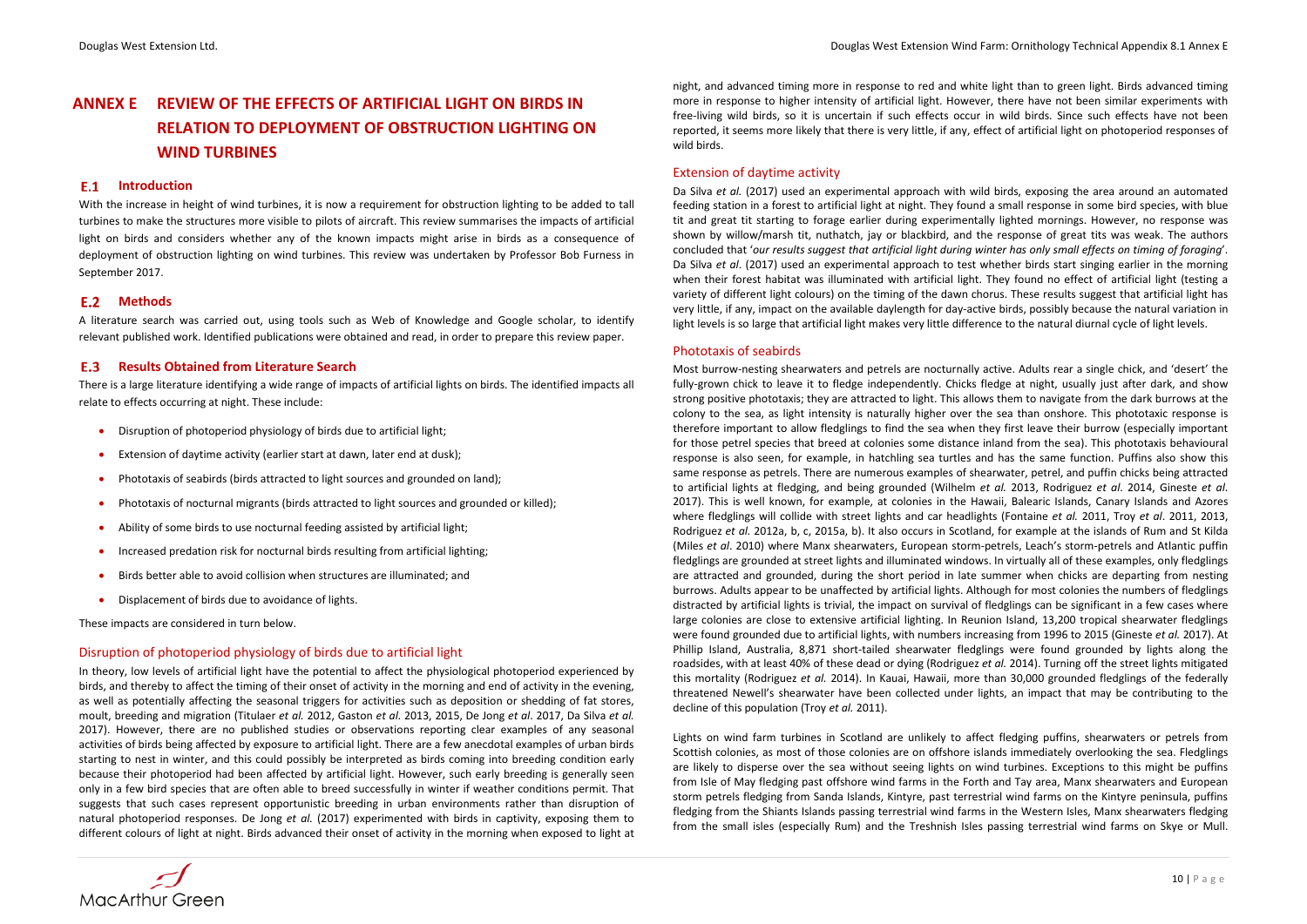However, the lights involved on wind turbines would be likely to represent a trivial amount of lighting relative to the street lights and house lights of local towns, villages, lighthouses, ships and fishing vessels. These fledglings are also thought to tend to fly low rather than at high altitudes, and so would not be likely to be particularly close to lights at the tops of turbines. Phototaxis of fledging seabirds in Scotland is, therefore, very unlikely to be a problem in relation to obstruction lighting on wind turbines.

## Phototaxis of nocturnal migrants

It has been recognised for a very long time that nocturnal migrant birds are attracted to artificial light while migrating (Harvie Brown *et al.* 1881, Horring 1926, Mehlum 1977, Jones and Francis 2003). This topic has recently received considerable attention specifically in relation to lighting at communication towers (Longcore *et al*. 2008, Gehring *et al*. 2009), wind farms (Kerlinger *et al*. 2010, Hüppop and Hilgerloh 2012), oil and gas production platforms (Day *et al.* 2015, Ronconi *et al.* 2015), cruise ships (Bocetti 2011), and in general in relation to bird ecology (Zhao *et al.* 2014, Watson *et al.* 2016).

The strongest and most dramatic examples of phototaxis in nocturnal migration birds are the 'falls' of migrants that can occur at lighthouses and lightships, especially during foggy weather in autumn. These were studied in detail in the 1880s to 1920s. For example, Harvie Brown and Alfred Newton established a committee of the British Association for the Advancement of Science in the 1870s and sent questionnaires to lighthouse keepers throughout the British Isles to obtain data on nocturnal bird migration and the numbers of birds killed by collision with lights. As long ago as 1881, they reported that '*the brightest, whitest, fixed lights attract the most birds*', that most collisions occurred during autumn migration rather than during spring migration, and that most collisions occurred when the weather was foggy and windy (as also concluded over 100 years later by Mehlum 1977). These same factors were identified as affecting collision rates in a study by Zhao *et al.* (2014). The British association annual reports show the large numbers of birds that can be killed; for example, 600 thrushes killed by collision with Skerryvore lighthouse in October 1877. A high proportion of the birds killed were juveniles, which probably at least in part explains why numbers killed tended to be much higher in autumn than in spring. Similar surveys were conducted around the same period in many different European countries. For example, the 41<sup>st</sup> annual report on birds at Danish lighthouses, for the year 1923, was published in 1926 (Horring 1926). That report mentions that at least 4,600 birds, mostly thrushes and starlings, were killed by collision at Danish lighthouses and lightships in 1923. Study of birds at lighthouses fell out of favour around the 1930s, and there is very little literature on this topic after that period, although it was recognised that large numbers of migrating birds were still being killed by collision at lighthouses (e.g. Mehlum 1977, Jones and Francis 2003). Jones and Francis (2003) reported that from 1960-1989 there were kills of up to 2,000 birds in a single night in autumn at Long Point lighthouse (Ontario, Canada). However, this light was fitted with a new beam in 1989, which was narrower and less powerful, and this resulted in a huge decrease in numbers of migrant birds killed. From 1990 to 2002 the mean numbers known to be killed were reduced to only about 30 birds per year. The authors point out that this highlights the '*effectiveness of simple changes in light signatures in reducing avian light attraction and mortality during migration*'.

Ronconi *et al*. (2015) and Day *et al.* (2015) both report that poor weather (e.g. fog, rain, low cloud cover) exacerbate nocturnal attraction of bird migrants to lights at oil and gas production platforms, with on occasions thousands of birds being killed in a night, especially where gas is being flared. Kerlinger *et al.* (2010) report that bright artificial lighting may have caused '*multi-bird fatality events*' at wind farms in North America, but that obstruction lighting at turbines as recommended by the Federal Aviation Administration (FAA) (flashing red lights) had no influence on bird collisions compared with turbines at the same wind farm, where there was no obstruction lighting (see also this same conclusion in Manville 2009). Gehring *et al.* (2009) reported that communication towers equipped with non-flashing/steady-burning lights in addition to red or white flashing obstruction lights were responsible for much higher numbers of bird collisions; towers with fixed lights and flashing lights were responsible for 13 bird fatalities per season, whereas towers with only flashing obstruction lights were responsible for 3.7 bird fatalities per season. They concluded that having only flashing obstruction



Watson *et al*. (2016) report that more nocturnal flight calls can be detected over artificially lit areas than over dark areas. They conclude that artificial lighting changes behaviour of nocturnal migrant birds, either by changing their flight paths to pass over lit areas, by flying at lower altitudes over lit areas, by increasing their call rates over lit areas, or by remaining longer over lit areas. Hüppop and Hilgerloh (2012) suggest that nocturnal migrants are more vocal when conditions are adverse, so that vocalisations do not indicate bird numbers but rather the stress levels of the birds. Bocetti (2011) identified that cruise ships, which often have bright external lighting during the night, also represent a collision hazard for nocturnal migrant birds, although it seems likely that the numbers of birds killed at cruise ships are rather small compared to numbers killed at lighthouses.

The evidence indicates that lights on wind turbines are likely to increase numbers of nocturnal migrant birds that collide. However, that increase is mainly seen if lights are steady-burning, whereas there is very little increase in collisions when lights are flashing. Obstruction lighting on wind turbines appears to be several orders of magnitude less effective than the light from lighthouses and lightships in attracting nocturnal migrant birds. Survival rates of small birds are low, and it is recognised that many birds die during migration, especially juvenile birds during autumn migration (Newton 2008). Birds that are attracted by artificial light are likely to be birds that are already at high risk of mortality because they are facing adverse weather conditions and are lost or exhausted (Newton 2008). Furthermore, Welcker *et al.* (2017) reported that, despite the apparent attraction of nocturnal migrating birds to lights, nocturnal migrants represented only 8.6% of all fatalities at a sample of German wind farms. They concluded that '*nocturnal migrants do not have a higher risk of collision with wind energy facilities than do diurnally active species, but rather appear to circumvent collision more effectively*'.

### Phototaxis of other birds

Attraction of fledgling shearwaters, petrels and puffins, and attraction of nocturnal migrating birds to lights is well established and has been studied in detail. In contrast, there is no clear evidence from research studies or observations to suggest that other kinds of birds show attraction to lights. There seems to be little or no phototaxis shown by adult shearwaters, petrels or puffins around the British Isles, despite the strong response seen in fledglings. There is some evidence of adult petrels being attracted to bright artificial lights at night at colonies in the sub-Antarctic (e.g. Furness, pers. obvs.), but that may simply be a disorientation and grounding of birds that fly into strong beams of light such that they are unable to see where they are going. There is little evidence to suggest that those birds are attracted towards artificial light. There is little or no evidence to suggest that birds that are not undertaking migration are attracted to artificial light. While nocturnal migrants are found as collision casualties at lighthouses during the migration seasons, resident birds in summer or winter, wintering birds in winter or breeding birds in summer are not found as collision casualties in summer or winter. Seabirds breeding close to lighthouses are not found as collision casualties at lighthouses. The evidence strongly indicates that resident, breeding and wintering birds do not show phototaxis. Therefore, there is no risk due to phototaxis for resident birds, breeding or wintering birds in the vicinity of wind farms as a direct consequence of deployment of obstruction lighting on wind turbines.

# Ability of some birds to use nocturnal feeding assisted by artificial light

Birds that are visual feeders and feed only during the day may benefit from artificial light that allows them to feed visually at night. This has been reported, for example, in intertidal waders. Santos *et al.* (2010) found that visual feeding shorebirds fed at night in areas of the Tagus Estuary (Portugal) where artificial light allowed them to see prey. Tactile-feeding waders did not show any change in distribution attributable to the distribution of artificial light. Similarly, Da Silva *et al.* (2017) found that blue tits and great tits started foraging earlier in the morning when artificial light was available. The availability of artificial light did not alter feeding times of willow/marsh tits, nuthatches, jays or blackbirds, and the effect on great tits was weak and only evident during nights when weather was poor. There are anecdotal observations of birds such as robins feeding under street lights during winter darkness in urban environments.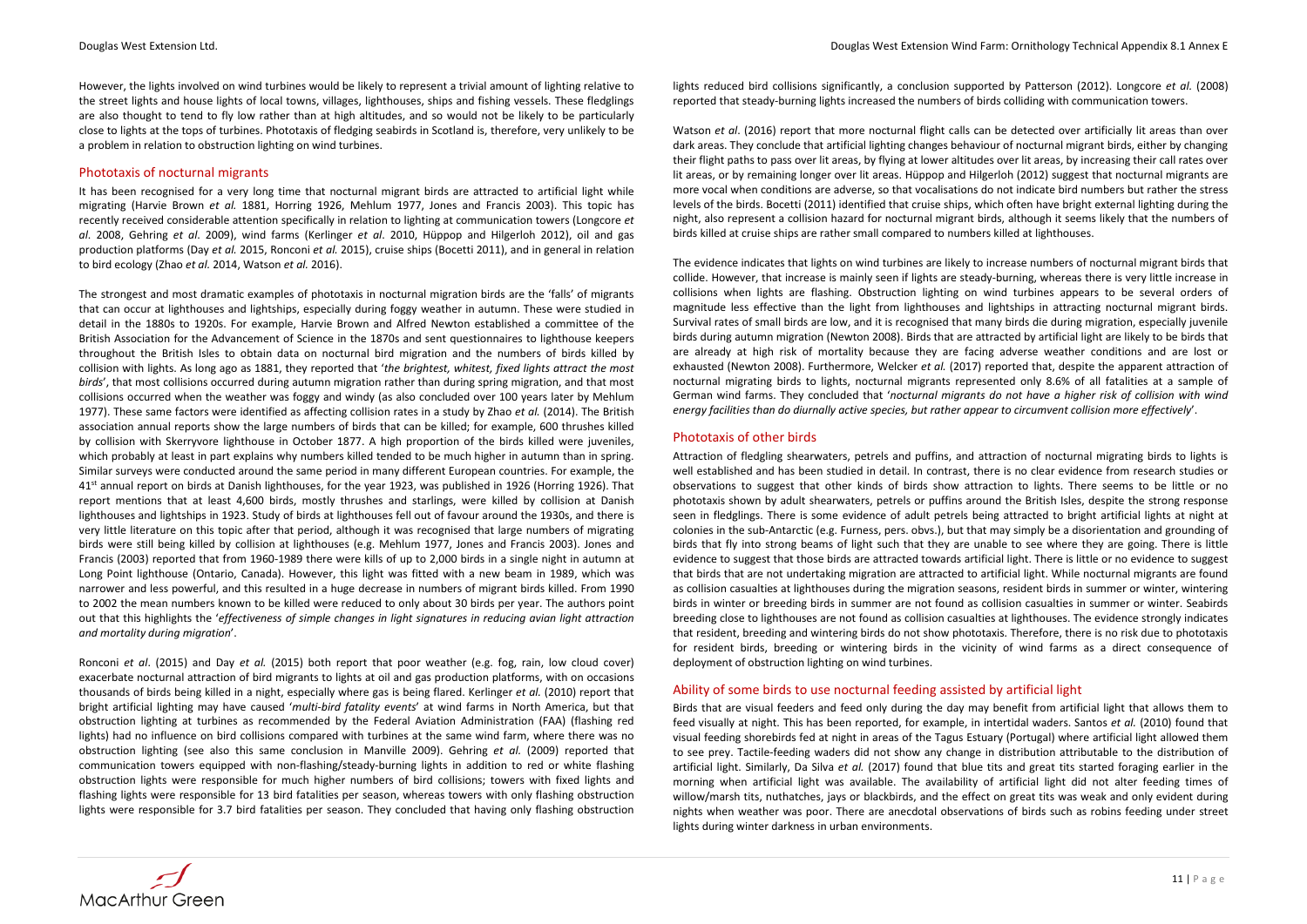Douglas West Extension Ltd. Douglas West Extension Wind Farm: Ornithology Technical Appendix 8.1 Annex E

In the context of obstruction lighting on wind turbines, it is highly unlikely that the amount of light provided would allow birds to feed at times when natural light levels were low, so this effect is very unlikely to be seen at wind farms.

# Increased predation risk for nocturnal birds resulting from artificial lighting

Canario *et al*. (2012) observed short-eared owls and long-eared owls catching migrating songbirds that had been attracted to artificial lights. Oro *et al*. (2005) found significantly lower survival rates of breeding adult European storm-petrels at a colony in Benidorm Island (Spain) that was illuminated by artificial lighting shining across the sea from Benidorm city compared to a control colony on the dark side of Benidorm Island. The low survival of the population exposed to artificial light was due to yellow-legged gull predation on the storm petrels which was facilitated by the artificial light allowing gulls to see, and catch, storm petrels attending the colony at night.

Amounts of light produced by obstruction lighting at the top of wind turbines will be far less than produced by the lights in the studies reported above. It is, therefore, extremely unlikely that the lighting on wind turbines would affect predation risk for nocturnal birds in the vicinity of wind farms.

# Birds better able to avoid collision when structures are illuminated

Blackwell *et al.* (2012) showed that artificial lights on aircraft reduced the risk of bird strike because lights made the aircraft more detectable to birds so allowed earlier avoidance behaviour. A study of bat collisions at wind farms in Texas found that bat fatalities were more frequent at turbines without aviation lights compared with turbines with synchronised red flashing aviation lights. The lower mortality at turbines with lights applied for only one species of bat, the other species showing no difference in mortality between turbines with or without aviation lights. However, the study suggests that at least one of the bat species avoided turbines more successfully when the turbine was equipped with obstruction lighting.

# Displacement of birds due to avoidance of lights

Day *et al*. (2017) reported that migrating eiders showed higher avoidance at night of an oil-production facility in Alaska when it was illuminated with a hazing light system. However, this seems to be a rare example of birds being displaced by artificial lights, and there seem to be more examples of birds using artificial lights to their benefit, such as the use by shorebirds of artificial lights to allow them to feed visually at night.

### Cumulative assessment

Loss *et al.* (2015) assessed the scale of anthropogenic mortality of birds in the United States and concluded that cause-specific annual mortality was billions due to predation by domestic cats, hundreds of millions due to collisions with buildings (mainly windows) and vehicles, tens of millions due to collisions with power lines, millions due to collisions with communication towers and electrocution at power lines, and hundreds of thousands due to collisions with wind turbines. These relative impacts are likely to be in a similar ranking in Scotland, and indeed throughout most of Europe.

# **REFERENCES**

Bennett, V.J. and Hale, A.M. 2014. Red aviation lights on wind turbines do not increase bat-turbine collisions. *Animal Conservation*, 17, 354-358.

Blackwell, B.F., DeVault, T.L., Seamans, T.W., Lima, S.L., Baumhardt, P. and Fernandez-Juricic, E. 2012. Exploiting avian vision with aircraft lighting to reduce bird strikes. *Journal of Applied Ecology*, 49, 758-766.

Bocetti, C.I. 2011. Cruise ships as a source of avian mortality during fall migration. *Wilson Journal of Ornithology*, 123, 176-178.

Canario, F., Leitão, A.H. and Tomé, R. 2012. Predation attempts by short-eared and long-eared owls on migrating songbirds attracted to artificial lights. *Journal of Raptor Research*, 46, 232-234.

Day, R.H., Rose, J.R., Prichard, A.K. and Streever, B. 2015. Effects of gas flaring on the behaviour of nightmigrating birds at an artificial oil-production island, Arctic Alaska. *Arctic*, 68, 367-379.

Day, R.H., Prichard, A.K., Rose, J.R., Streever, B. and Swem, T. 2017. Effects of a hazing-light system on migration and collision avoidance of eiders at an artificial oil-production island, Arctic Alaska. *Arctic*, 70, 13-24.

Fontaine, R., Gimenez, O. and Bried, J. 2011. The impact of introduced predators, light-induced mortality of fledglings and poaching on the dynamics of the Cory's shearwater (*Calonectris diomedea*) population from the Azores, northeastern subtropical Atlantic. *Biological Conservation*, 144, 1998-2011.

Gaston, K.J., Davies, T.W., Bennie, J. and Hopkins, J. 2012. Reducing the ecological consequences of night-time light pollution: options and developments. *Journal of Applied Ecology*, 49, 1256-1266.

Gaston, K.J., Bennie, J., Davies, T.W. and Hopkins, J. 2013. The ecological impacts of nighttime light pollution: a mechanistic appraisal. *Biological Reviews*, 88, 912-927.

Gaston, K.J., Visser, M.E. and Hõlker, F. 2015. The biological impacts of artificial light at night: the research challenge. *Philosophical Transactions of the Royal Society B*, 370, 20140133.

Gehring, J., Kerlinger, P. and Manville, A.M. 2009. Communication towers, lights, and birds: successful methods of reducing the frequency of avian collisions. *Ecological Applications*, 19, 505-514.

Gineste, B., Souquet, M., Couzi, F.X., Giloux, Y., Philippe, J.S., Hoarau, C., Tourmetz, J., Potin, G. and le Corré, M. 2017. Tropical shearwater population stability at Reunion Island, despite light pollution. *Journal of Ornithology*, 158, 385-394.

Harvie Brown, J.A., Cordeaux, J. and Newton, A. 1881. Report of the Committee for obtaining observations on the migrations of birds at lighthouses and lightships. *Report of the British Association for the Advancement of Science*, 51, 189-194.

Horring, R. 1926. The birds at the Danish lighthouses in 1923; 41st yearly report on Danish birds. *Vidensk Meddel Dansk Naturhist for Kobenhavn*, 80, 453-516.

Hüppop, O. and Hilgerloh, G. 2012. Flight call rates of migrating thrushes: effects of wind conditions, humidity and time of day at an illuminated offshore platform. *Journal of Avian Biology*, 43, 85-90.

Jones, J. and Francis, C.M. 2003. The effects of light characteristics on avian mortality at lighthouses. *Journal of Avian Biology*, 34, 328-333.

de Jong, M., Caro, S.P., Gienapp, P., Spoelstra, K. and Visser, M.E. 2017. Early birds by light at night: Effects of light color and intensity on daily activity patterns in blue tits. *Journal of Biological Rhythms*, 32, 323-333.

Kerlinger, P., Gehring, J.L., Erikson, W.P., Curry, R., Jain, A. and Guarnaccia, J. 2010. Night migrant fatalities and obstruction lighting at wind turbines in North America. *Wilson Journal of Ornithology*, 122, 744-754.

Longcore, T., Rich, C. and Gauthreaux, S.A. 2008. Height, guy wires, and steady-burning lights increase hazard of communication towers to nocturnal migrants: A review and meta-analysis. *Auk*, 125, 485-492.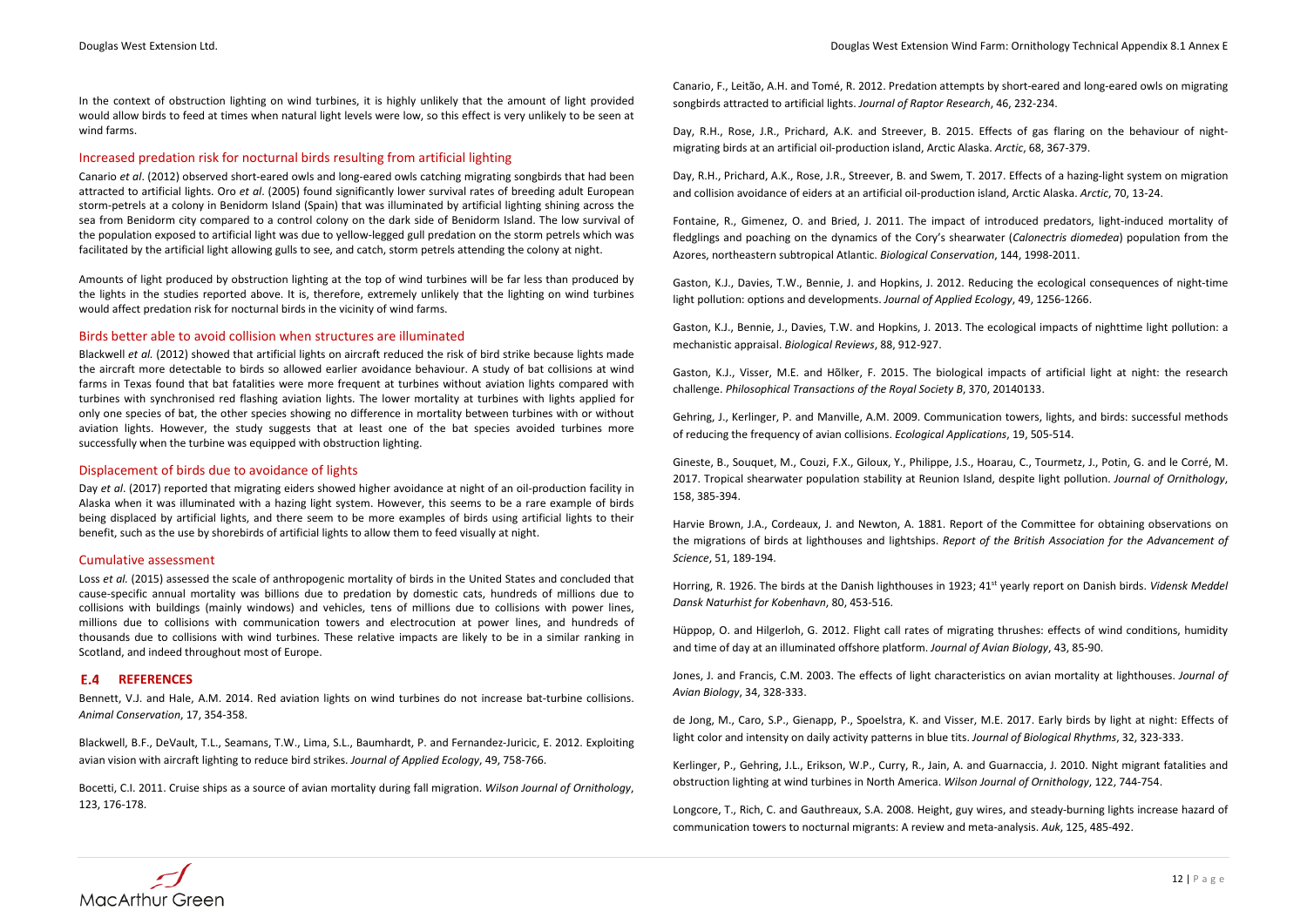Loss, S.R., Will, T. and Marra, P. 2015. Direct mortality of birds from anthropogenic causes. *Annual Review of Ecology, Evolution, and Systematics*, 46, 99-120.

Manville, A.M. 2009. Towers, turbines, power lines, and buildings – steps being taken by the U.S. Fish and Wildlife Service to avoid or minimize take of migratory birds at these structures. In C.J. Ralph and T.D. Rich (editors). *Proceedings 4th International Partners in Flight Conference*, February 2008, McAllen, Texas.

Mehlum, F. 1977. Birds killed at the lighthouse Faerder Fyr Outer Oslo Fjord and some possible explanations of bird kills by illuminating constructions. *Fauna (Oslo)*, 30, 191-194.

Miles, W., Money, S., Luxmoore, R. and Furness, R.W. 2010. Effects of artificial lights and moonlight on petrels at St Kilda. *Bird Study*, 57, 244-251.

Newton, I. 2008. *The Migration Ecology of Birds*. Academic Press, London.

Oro, D., de Leon, A., Minguez, E. and Furness, R.W. 2005. Estimating predation on breeding European stormpetrels (*Hydrobates pelagicus*) by yellow-legged gulls (*Larus michahellis*). *Journal of Zoology*, 265, 421-429.

Patterson, J.W. 2012. *Evaluation of new obstruction lighting techniques to reduce avian fatalities*. National Technical Information services (NTIS) Springfield, Virginia. US Department of Transportation Document DOT/FAA/TC-TN 12/9.

Santos, C.D., Miranda, A.C., Granadeiro, J.P., Lourenco, P.M., Saraiva, S. and Palmeirim, J.M. 2010. Effects of artificial illumination on the nocturnal foraging of waders. *Acta Oecologica*, 36, 166-172.

Rodrigues, P., Aubrecht, C., Gil, A., Longcore, T. and Elvidge, C. 2012a. Remote sensing to map influence of light pollution on Cory's shearwater in Saõ Miguel Island, Azores Archipelago. *European Journal of Wildlife Research*, 58, 147-155.

Rodriguez, A., Rodriguez, B. and Lucas, M.P. 2012b. Trends in numbers of petrels attracted to artificial lights suggest population declines in Tenerife, Canary Islands. *Ibis*, 154, 167-172.

Rodriguez, A., Rodriguez, B., Curbelo, A.J., Perez, A., Marrero, S. and Negro, J.J. 2012c. Factors affecting mortality of shearwaters stranded by light pollution. *Animal Conservation*, 15, 519-526.

Watson, M.J., Wilson, D.R. and Mennill, D.J. 2016. Anthropogenic light is associated with increased vocal activity by nocturnally migrating birds. *Condor*, 118, 338-344.

Rodriguez, A., Burgan, G., Dann, P., Jessop, R., Negro, J.J. and Chiaradia, A. 2014. Fatal attraction of short-tailed shearwaters to artificial lights. *PLoS ONE*, 9, e110114.

Rodriguez, A., Rodriguez, B. and Negro, J.J. 2015a. GPS tracking for mapping seabird mortality induced by light pollution. *Scientific Reports*, 5, 10670.

Rodriguez, A., Garcia, D., Rodriguez, B., Cardona, E., Parpal, L. and Pons, P. 2015b. Artificial lights and seabirds: is light pollution a threat for the threatened Balearic petrels? *Journal of Ornithology*, 156, 893-902.

Ronconi, R.A., Allard, K.A. and Taylor, P.D. 2015. Bird interactions with offshore oil and gas platforms: Review of impacts and monitoring techniques. *Journal of Environmental Management*, 147, 34-45.

da Silva, A., Diez-Mendez, D. and Kempenaers, B. 2017. Effects of experimental night lighting on the daily timing of winter foraging in common European songbirds. *Journal of Avian Biology*, 48, 862-871.

da Silva, A., de Jong, M., van Grunsven, R.H.A., Visser, M.E., Kempenaers, B. and Spoelstra, K. 2017. Experimental illumination of a forest: no effects of lights of different colours on the onset of the dawn chorus in songbirds. *Royal Society Open Science*, 4, 160638.

Titulaer, M., Spoelstra, K., Lange, C.Y.M.J.G. and Visser, M.E. 2012. Activity patterns during food provisioning are affected by artificial light in free living great tits (*Parus major*). *PLoS ONE*, 7, e37377.

Troy, J.R., Holmes, N.D. and Green, M.C. 2011. Modeling artificial light viewed by fledgling seabirds. *Ecosphere*, 2 (10), 109.

Troy, J.R., Holmes, N.D., Veech, J.A. and Green, M.C. 2013. Using observed seabird fallout records to infer patterns of attraction to artificial light. *Endangered Species Research*, 22, 225-234.

Welcker, J., Liesenjohann, M., Blew, J., Nehls, G. and Grünkorn, T. 2017. Nocturnal migrants do not incur higher collision risk at wind turbines than diurnally active species. *Ibis*, 159, 366-373.

Wilhelm, S.I., Schau, J.J., Schau, E., Dooley, S.M., Wiseman, D.L. and Hogan, H.A. 2013. Atlantic puffins are attracted to coastal communities in eastern Newfoundland. *Northeastern Naturalist*, 20, 624-630.

Zhao, X.B., Chen, M.Y., Wu, Z.L. and Wang, Z.J. 2014. Factors influencing phototaxis in nocturnal migrating birds. *Zoological Science*, 31, 781-788.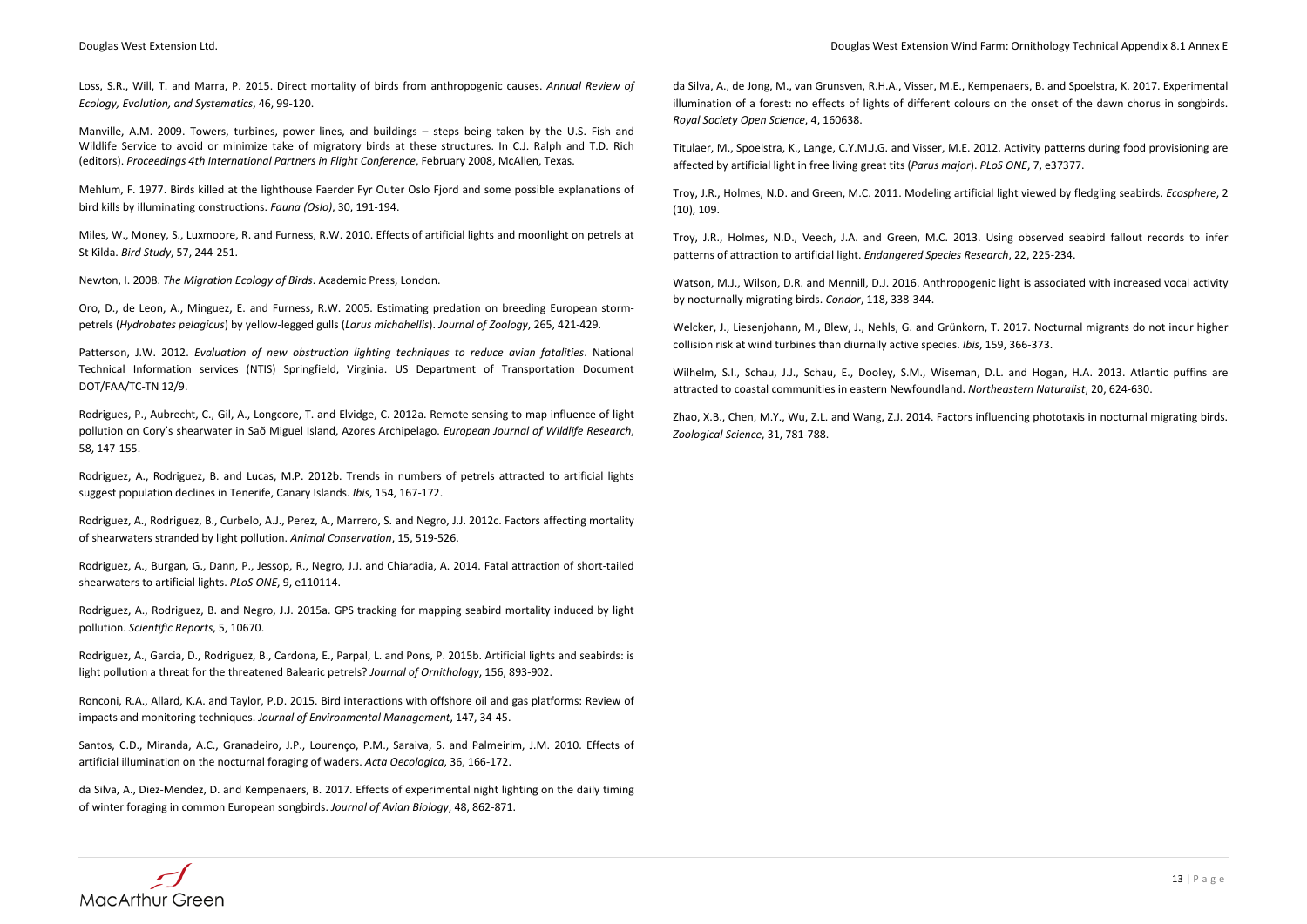# **ANNEX F SUPPLEMENTARY DESK STUDY INFORMATION**

#### **Table F-1 Collision estimates of target species at other wind farm projects within 2 km of Douglas West Extension Wind Farm**

| Wind farm site and target species           | Breeding/Non-breeding season/Annual <sup>1</sup>                                                                                                                        | <b>Number of collisions per year</b>                                                                                                                                              | <b>Number of years per collision</b> |  |  |
|---------------------------------------------|-------------------------------------------------------------------------------------------------------------------------------------------------------------------------|-----------------------------------------------------------------------------------------------------------------------------------------------------------------------------------|--------------------------------------|--|--|
| Hagshaw Hill Extension (2003 & 2004)        |                                                                                                                                                                         |                                                                                                                                                                                   |                                      |  |  |
| <b>Black grouse</b>                         | One flight line outside of rotor height (below 10m) was recorded within 100m of proposed turbines.                                                                      |                                                                                                                                                                                   |                                      |  |  |
| Hen harrier                                 | Out of 88hrs of observation time, hen harrier spent 0.004% of time at rotor height. Four out of a total of five flights were recorded within 500m of proposed turbines. |                                                                                                                                                                                   |                                      |  |  |
| Peregrine                                   |                                                                                                                                                                         | Out of 88hrs of observation time, peregrine spent 0.05% of time at rotor height. Two flights were recorded within 500m of proposed turbines, one flight was recorded within 250m. |                                      |  |  |
| Nutberry (2004 to 2006): 95% avoidance rate |                                                                                                                                                                         |                                                                                                                                                                                   |                                      |  |  |
| Curlew                                      | Breeding (2005)                                                                                                                                                         | 0.1779                                                                                                                                                                            | 5.6                                  |  |  |
|                                             | Breeding (2005)                                                                                                                                                         | 0.0579                                                                                                                                                                            | 17.3                                 |  |  |
| Golden plover                               |                                                                                                                                                                         | None recorded in 2006                                                                                                                                                             | None recorded in 2006                |  |  |
|                                             | Non-breeding (2005)                                                                                                                                                     | 0.1039                                                                                                                                                                            | 9.6                                  |  |  |
|                                             | Breeding (2004 & 2005)                                                                                                                                                  | $0.0148(2004) - 0.0187(2005)$ ,                                                                                                                                                   | $67.6(2004) - 53.6(2005)$            |  |  |
| Hen harrier                                 |                                                                                                                                                                         | None recorded in 2006                                                                                                                                                             | None recorded in 2006                |  |  |
|                                             | Non-breeding (2004/05)                                                                                                                                                  | 0.0039                                                                                                                                                                            | 257.5                                |  |  |
| Merlin                                      | Breeding (2004 & 2005)                                                                                                                                                  | $0.0016(2004) - 0.0037(2005)$                                                                                                                                                     | $637.2$ (2004) - 271.4 (2005)        |  |  |
|                                             |                                                                                                                                                                         | None recorded in 2006                                                                                                                                                             | None recorded in 2006                |  |  |
|                                             | Non-breeding (2004/05)                                                                                                                                                  | 0.0036                                                                                                                                                                            | 274.4                                |  |  |
| <b>Galawhistle (2007 to 2009):</b>          |                                                                                                                                                                         |                                                                                                                                                                                   |                                      |  |  |
| Curlew                                      | Breeding (2008 & 2009)                                                                                                                                                  | 0.127                                                                                                                                                                             | 7.9                                  |  |  |
|                                             | Non-breeding (2007/08 & 2008/09)                                                                                                                                        | 0.164                                                                                                                                                                             | 6.1                                  |  |  |
| Greylag goose                               | Non-breeding (2007/08 & 2008/09)                                                                                                                                        | 0.82                                                                                                                                                                              | 1.2                                  |  |  |
| Golden plover                               | Breeding (2008 & 2009)                                                                                                                                                  | 0.021                                                                                                                                                                             | 47.6                                 |  |  |
|                                             | Non-breeding (2007/08 & 2008/09)                                                                                                                                        | 0.027                                                                                                                                                                             | 37.0                                 |  |  |
| <b>Hen Harrier</b>                          | Breeding (2008 & 2009)                                                                                                                                                  | 0.016                                                                                                                                                                             | 62.5                                 |  |  |
|                                             | Non-breeding (2007/08 & 2008/09)                                                                                                                                        | 0.006                                                                                                                                                                             | 166.7                                |  |  |
| Lapwing                                     | Breeding (2008 & 2009)                                                                                                                                                  | 0.017                                                                                                                                                                             | 58.8                                 |  |  |
| Peregrine                                   | Breeding (2008 & 2009)                                                                                                                                                  | 0.029                                                                                                                                                                             | 34.5                                 |  |  |
|                                             | Non-breeding (2007/08 & 2008/09)                                                                                                                                        | 0.032                                                                                                                                                                             | 31.3                                 |  |  |
| Pink-footed goose                           | Non-breeding (2007/08 & 2008/09)                                                                                                                                        | 1.70                                                                                                                                                                              | 0.6                                  |  |  |
| Red kite                                    | Breeding (2008 & 2009)                                                                                                                                                  | 0.015                                                                                                                                                                             | 66                                   |  |  |
|                                             | Non-breeding (2007/08 & 2008/09)                                                                                                                                        | 0.001                                                                                                                                                                             | 885                                  |  |  |
| Snipe                                       | Breeding (2008 & 2009)                                                                                                                                                  | 0.011                                                                                                                                                                             | 87                                   |  |  |
|                                             | Non-breeding (2007/08 & 2008/09)                                                                                                                                        | 0.003                                                                                                                                                                             | 393                                  |  |  |
| DWCW <sup>2</sup> (2009 to 2010):           |                                                                                                                                                                         |                                                                                                                                                                                   |                                      |  |  |
| Curlew                                      | Breeding (2010)                                                                                                                                                         | 0.0641                                                                                                                                                                            | 15.6                                 |  |  |
| Greylag goose                               | Breeding (2010)                                                                                                                                                         | 0.0007                                                                                                                                                                            | 1386.6                               |  |  |
| Lapwing                                     | Breeding (2010)                                                                                                                                                         | 0.0029                                                                                                                                                                            | 348.3                                |  |  |
| Merlin                                      | Breeding (2010)                                                                                                                                                         | 0.0043                                                                                                                                                                            | 232.5                                |  |  |
| Osprey                                      | Breeding (2010)                                                                                                                                                         | 0.0229                                                                                                                                                                            | 43.7                                 |  |  |
| Peregrine                                   | Non-breeding (2010/2011)                                                                                                                                                | 0.004                                                                                                                                                                             | 227.1                                |  |  |
| Snipe                                       | Non-breeding (2010/2011)                                                                                                                                                | 0.0008                                                                                                                                                                            | 1280.0                               |  |  |
| Dalquhandy (2011 to 2012): <sup>3</sup>     |                                                                                                                                                                         |                                                                                                                                                                                   |                                      |  |  |
| Curlew                                      | Breeding (2011 & 2012)                                                                                                                                                  | 0.0034863                                                                                                                                                                         | 286.8                                |  |  |
| Golden plover                               | Annual <sup>4</sup> (2011 & 2012)                                                                                                                                       | 0.0222494                                                                                                                                                                         | 44.9                                 |  |  |
| Greylag goose                               | Non-breeding (2011 & 2012)                                                                                                                                              | 0.05                                                                                                                                                                              | 18.6                                 |  |  |



<span id="page-18-3"></span><span id="page-18-2"></span><span id="page-18-1"></span><span id="page-18-0"></span>

| ars per collision                   |
|-------------------------------------|
|                                     |
|                                     |
| ines.                               |
| orded within 250m.                  |
|                                     |
|                                     |
| dim 2006                            |
|                                     |
| $\frac{1}{6}$ (2005)                |
| dim 2006                            |
|                                     |
| $\sqrt{271.4(2005)}$<br>d in $2006$ |
|                                     |
|                                     |
|                                     |
|                                     |
|                                     |
|                                     |
|                                     |
|                                     |
|                                     |
|                                     |
|                                     |
|                                     |
|                                     |
|                                     |
|                                     |
|                                     |
|                                     |
|                                     |
|                                     |
|                                     |
|                                     |
|                                     |
|                                     |
|                                     |
|                                     |
|                                     |
|                                     |
|                                     |
|                                     |

<sup>&</sup>lt;sup>1</sup> Annual CRM results are presented if breeding and non-breeding data is not analysed separately.<br><sup>2</sup> CRM data taken from Ornithology Technical Appendix 8.1 Annex E for the Douglas West Wind Farm ES

<sup>&</sup>lt;sup>3</sup> Greylag goose and pink-footed goose CRM is calculated at 99% avoidance 4 Annual = October to May